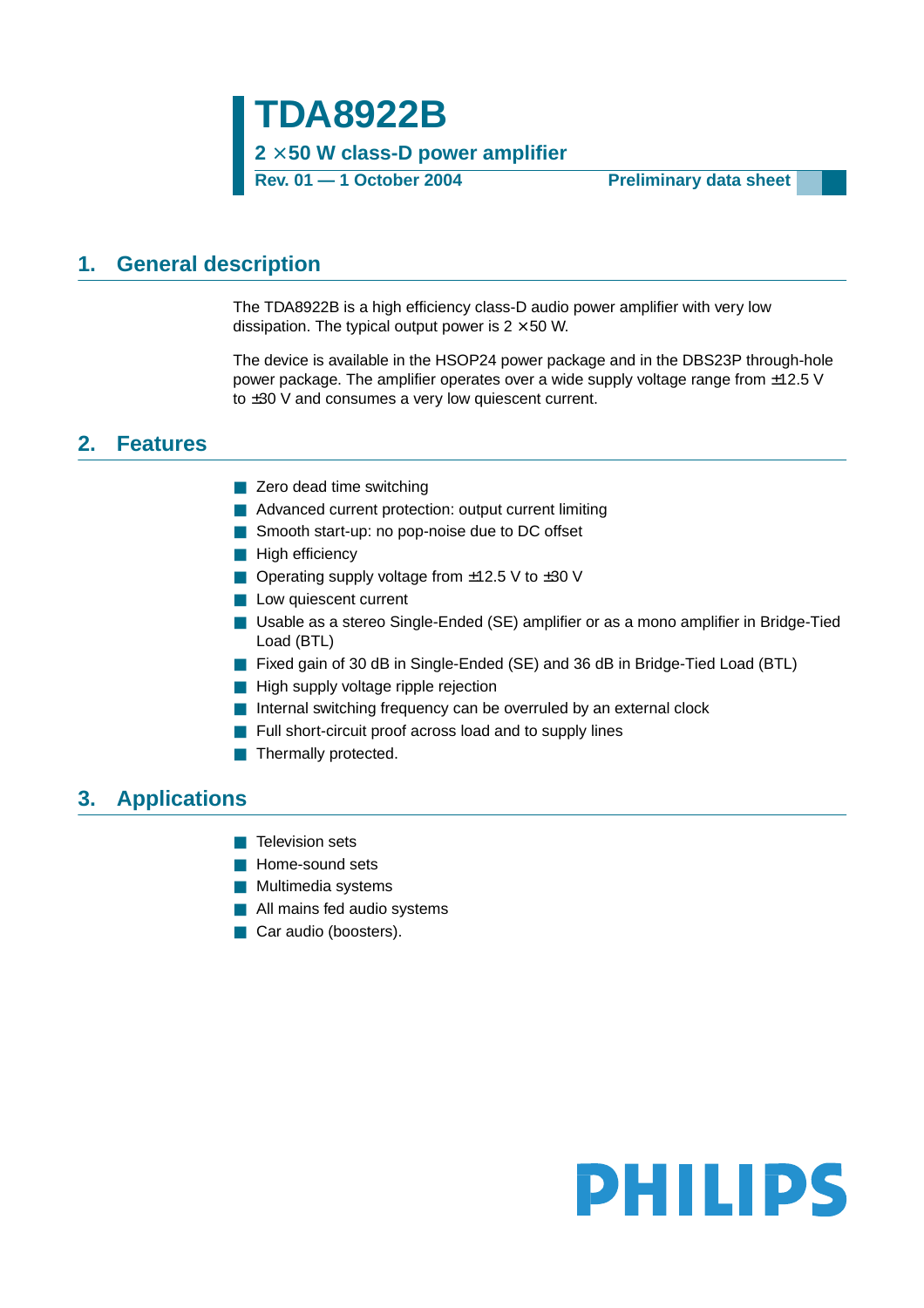**2** × **50 W class-D power amplifier**

# <span id="page-1-0"></span>**4. Quick reference data**

| Table 1:            | Quick reference data                     |                                                           |            |            |            |      |  |  |  |
|---------------------|------------------------------------------|-----------------------------------------------------------|------------|------------|------------|------|--|--|--|
|                     | <b>Symbol Parameter</b>                  | <b>Conditions</b>                                         | <b>Min</b> | <b>Typ</b> | <b>Max</b> | Unit |  |  |  |
|                     | General; $V_P = \pm 26$ V                |                                                           |            |            |            |      |  |  |  |
| Vр                  | supply voltage                           |                                                           | ±12.5      | ±26        | ±30        | V    |  |  |  |
| I <sub>q(tot)</sub> | total quiescent<br>supply current        | no load; no filter; no<br>RC-snubber network<br>connected |            | 50         | 65         | mA   |  |  |  |
|                     | <b>Stereo single-ended configuration</b> |                                                           |            |            |            |      |  |  |  |
| $P_{0}$             | output power                             | $R_1 = 6 \Omega$ ; THD = 10 %;<br>$V_P = \pm 26$ V        |            | 50         |            | W    |  |  |  |
|                     |                                          | $R_1 = 8 \Omega$ ; THD = 10 %;<br>$V_P = \pm 21$ V        |            | 25         |            | W    |  |  |  |
|                     | Mono bridge-tied load configuration      |                                                           |            |            |            |      |  |  |  |
| $P_{\alpha}$        | output power                             | $R_1 = 8 \Omega$ ; THD = 10 %;<br>$V_P = \pm 21$ V        |            | 88         |            | W    |  |  |  |
|                     |                                          |                                                           |            |            |            |      |  |  |  |

# <span id="page-1-1"></span>**5. Ordering information**

### **Table 2: Ordering information**

| <b>Type number</b> | <b>Package</b> |                                                                               |                |  |  |  |  |
|--------------------|----------------|-------------------------------------------------------------------------------|----------------|--|--|--|--|
|                    | <b>Name</b>    | <b>Description</b>                                                            | <b>Version</b> |  |  |  |  |
| TDA8922BTH HSOP24  |                | plastic; heatsink small outline package; 24 leads; low<br>stand-off height    | SOT566-3       |  |  |  |  |
| <b>TDA8922BJ</b>   | DBS23P         | plastic DIL-bent-SIL power package; 23 leads<br>(straight lead length 3.2 mm) | SOT411-1       |  |  |  |  |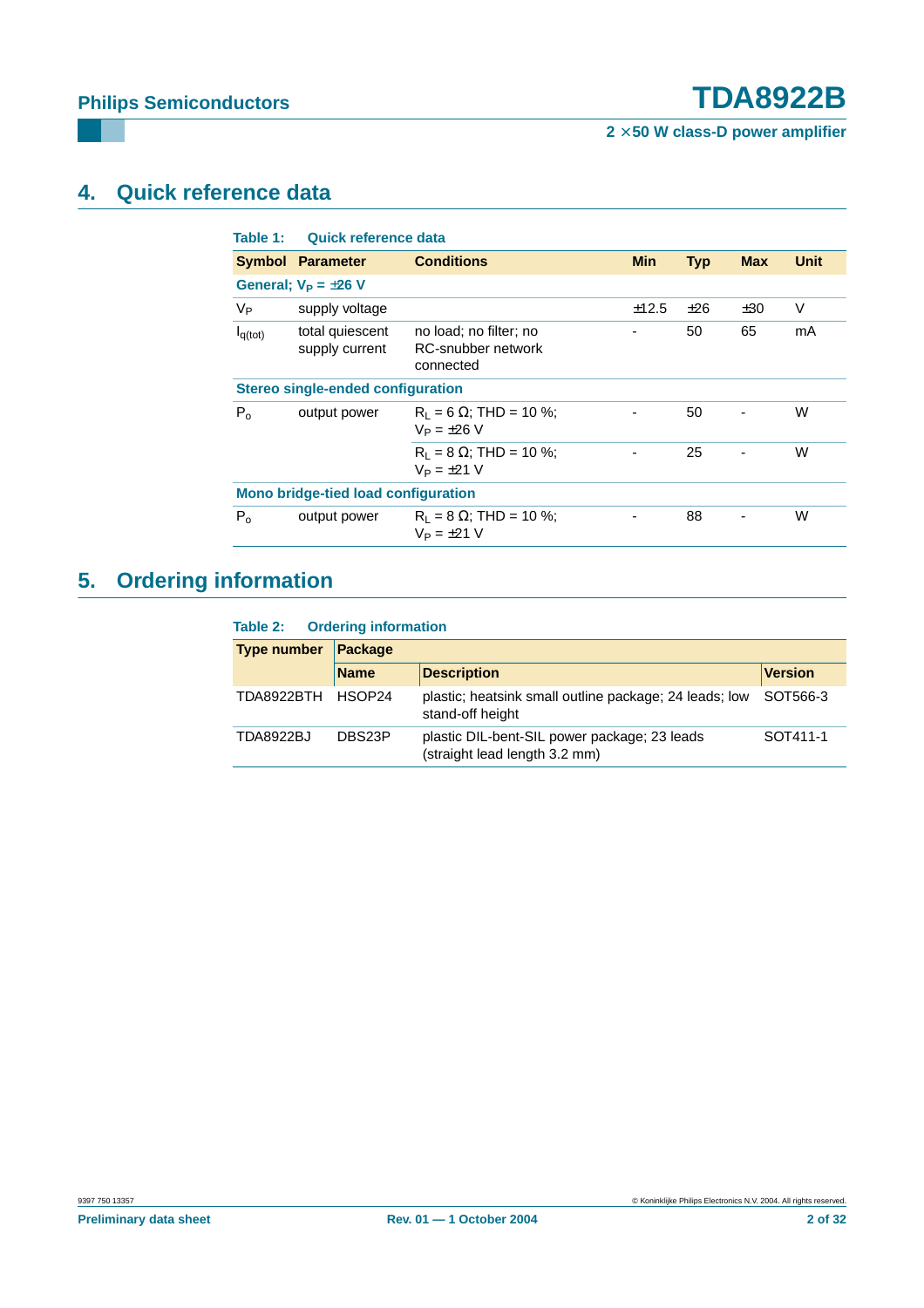**2** × **50 W class-D power amplifier**

# <span id="page-2-0"></span>**6. Block diagram**

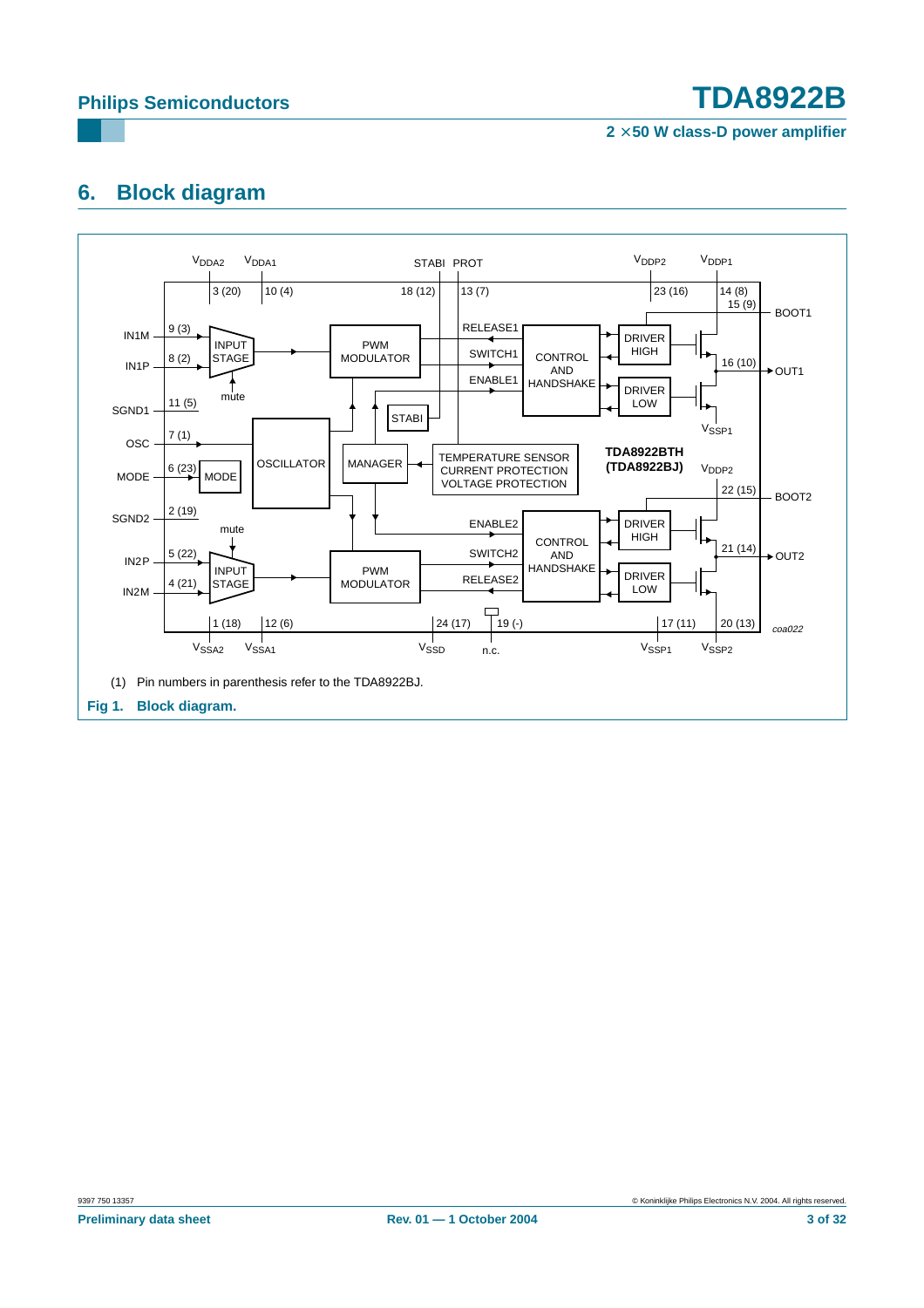**2** × **50 W class-D power amplifier**

## <span id="page-3-0"></span>**7. Pinning information**

### **7.1 Pinning**

<span id="page-3-1"></span>

### **7.2 Pin description**

<span id="page-3-2"></span>

| <b>Symbol</b>     | <b>Pin</b> |                  | <b>Description</b>                                       |
|-------------------|------------|------------------|----------------------------------------------------------|
|                   | TDA8922BTH | <b>TDA8922BJ</b> |                                                          |
| V <sub>SSA2</sub> |            | 18               | negative analog supply voltage for channel 2             |
| SGND <sub>2</sub> | 2          | 19               | signal ground for channel 2                              |
| V <sub>DDA2</sub> | 3          | 20               | positive analog supply voltage for channel 2             |
| IN <sub>2</sub> M | 4          | 21               | negative audio input for channel 2                       |
| IN <sub>2</sub> P | 5          | 22               | positive audio input for channel 2                       |
| <b>MODE</b>       | 6          | 23               | mode selection input: Standby; Mute or<br>Operating mode |
| <b>OSC</b>        | 7          | 1                | oscillator frequency adjustment or tracking input        |
| IN <sub>1</sub> P | 8          | 2                | positive audio input for channel 1                       |
| IN <sub>1</sub> M | 9          | 3                | negative audio input for channel 1                       |
| V <sub>DDA1</sub> | 10         | 4                | positive analog supply voltage for channel 1             |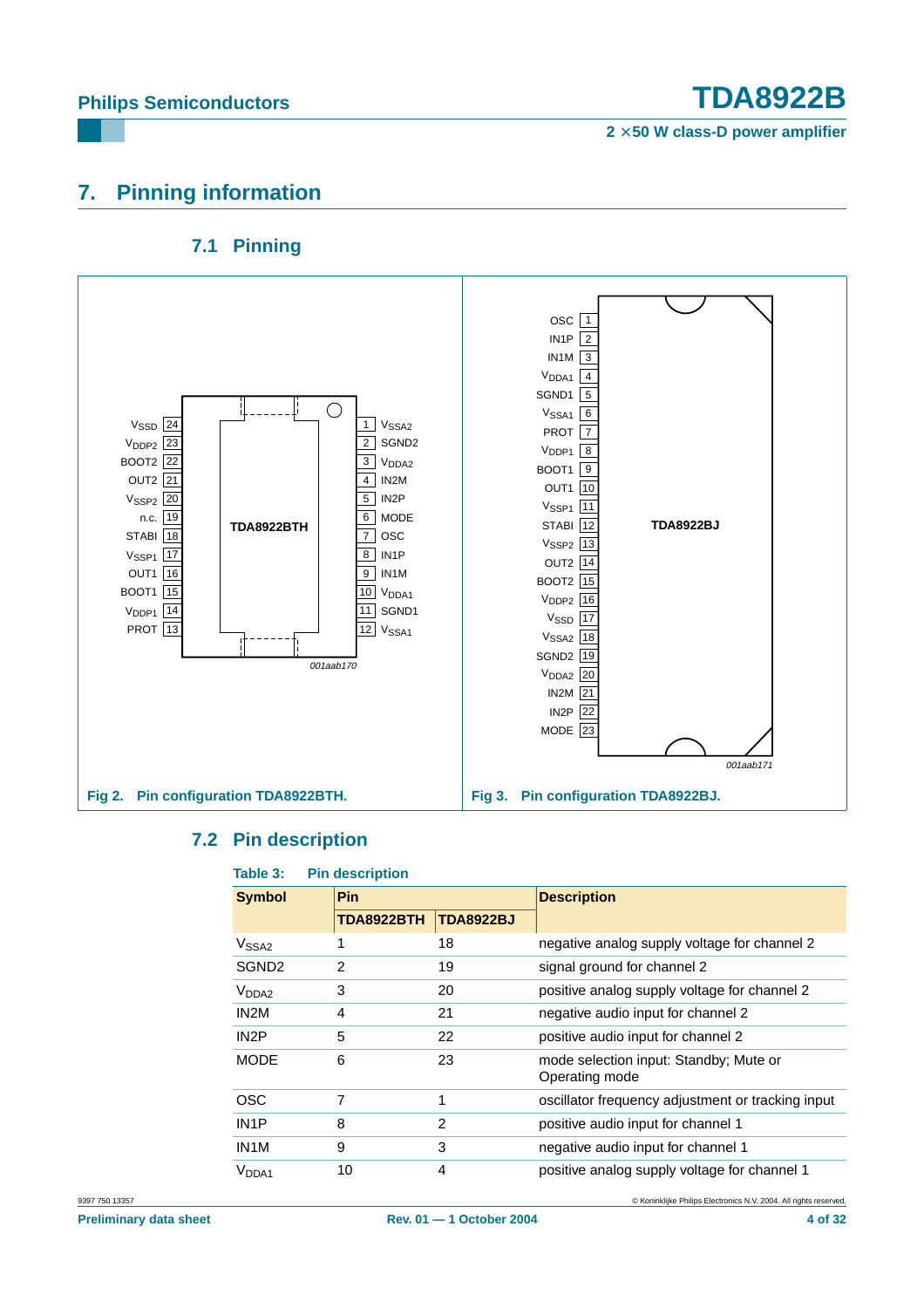| Table 3:          |  | <b>Pin description</b> continued |                   |                                                    |  |  |  |  |  |
|-------------------|--|----------------------------------|-------------------|----------------------------------------------------|--|--|--|--|--|
| <b>Symbol</b>     |  | <b>Pin</b>                       |                   | <b>Description</b>                                 |  |  |  |  |  |
|                   |  | TDA8922BTH                       | <b>TDA8922BJ</b>  |                                                    |  |  |  |  |  |
| SGND1             |  | 11                               | 5                 | signal ground for channel 1                        |  |  |  |  |  |
| V <sub>SSA1</sub> |  | 12                               | 6                 | negative analog supply voltage for channel 1       |  |  |  |  |  |
| <b>PROT</b>       |  | 13                               | 7                 | decoupling capacitor for protection (OCP)          |  |  |  |  |  |
| $V_{DDP1}$        |  | 14                               | 8                 | positive power supply voltage for channel 1        |  |  |  |  |  |
| BOOT <sub>1</sub> |  | 15                               | 9                 | bootstrap capacitor for channel 1                  |  |  |  |  |  |
| OUT <sub>1</sub>  |  | 16                               | 10                | PWM output from channel 1                          |  |  |  |  |  |
| V <sub>SSP1</sub> |  | 17                               | 11                | negative power supply voltage for channel 1        |  |  |  |  |  |
| <b>STABI</b>      |  | 18                               | $12 \overline{ }$ | decoupling of internal stabilizer for logic supply |  |  |  |  |  |
| n.c.              |  | 19                               |                   | not connected                                      |  |  |  |  |  |
| V <sub>SSP2</sub> |  | 20                               | 13                | negative power supply voltage for channel 2        |  |  |  |  |  |
| OUT <sub>2</sub>  |  | 21                               | 14                | PWM output from channel 2                          |  |  |  |  |  |
| BOOT <sub>2</sub> |  | 22                               | 15                | bootstrap capacitor for channel 2                  |  |  |  |  |  |
| $V_{\text{DDP2}}$ |  | 23                               | 16                | positive power supply voltage for channel 2        |  |  |  |  |  |
| $V_{\text{SSD}}$  |  | 24                               | 17                | negative digital supply voltage                    |  |  |  |  |  |

**Table 3: Pin description** …continued

### <span id="page-4-1"></span><span id="page-4-0"></span>**8. Functional description**

### **8.1 General**

The TDA8922B is a two channel audio power amplifier using class-D technology.

The audio input signal is converted into a digital Pulse Width Modulated (PWM) signal via an analog input stage and PWM modulator. To enable the output power transistors to be driven, this digital PWM signal is applied to a control and handshake block and driver circuits for both the high side and low side. In this way a level shift is performed from the low power digital PWM signal (at logic levels) to a high power PWM signal which switches between the main supply lines.

A 2nd-order low-pass filter converts the PWM signal to an analog audio signal across the loudspeakers.

The TDA8922B one-chip class-D amplifier contains high power D-MOS switches, drivers, timing and handshaking between the power switches and some control logic. For protection a temperature sensor and a maximum current detector are built-in.

The two audio channels of the TDA8922B contain two PWMs, two analog feedback loops and two differential input stages. It also contains circuits common to both channels such as the oscillator, all reference sources, the mode functionality and a digital timing manager.

The TDA8922B contains two independent amplifier channels with high output power, high efficiency, low distortion and a low quiescent current. The amplifier channels can be connected in the following configurations:

- **•** Mono Bridge-Tied Load (BTL) amplifier
- **•** Stereo Single-Ended (SE) amplifiers.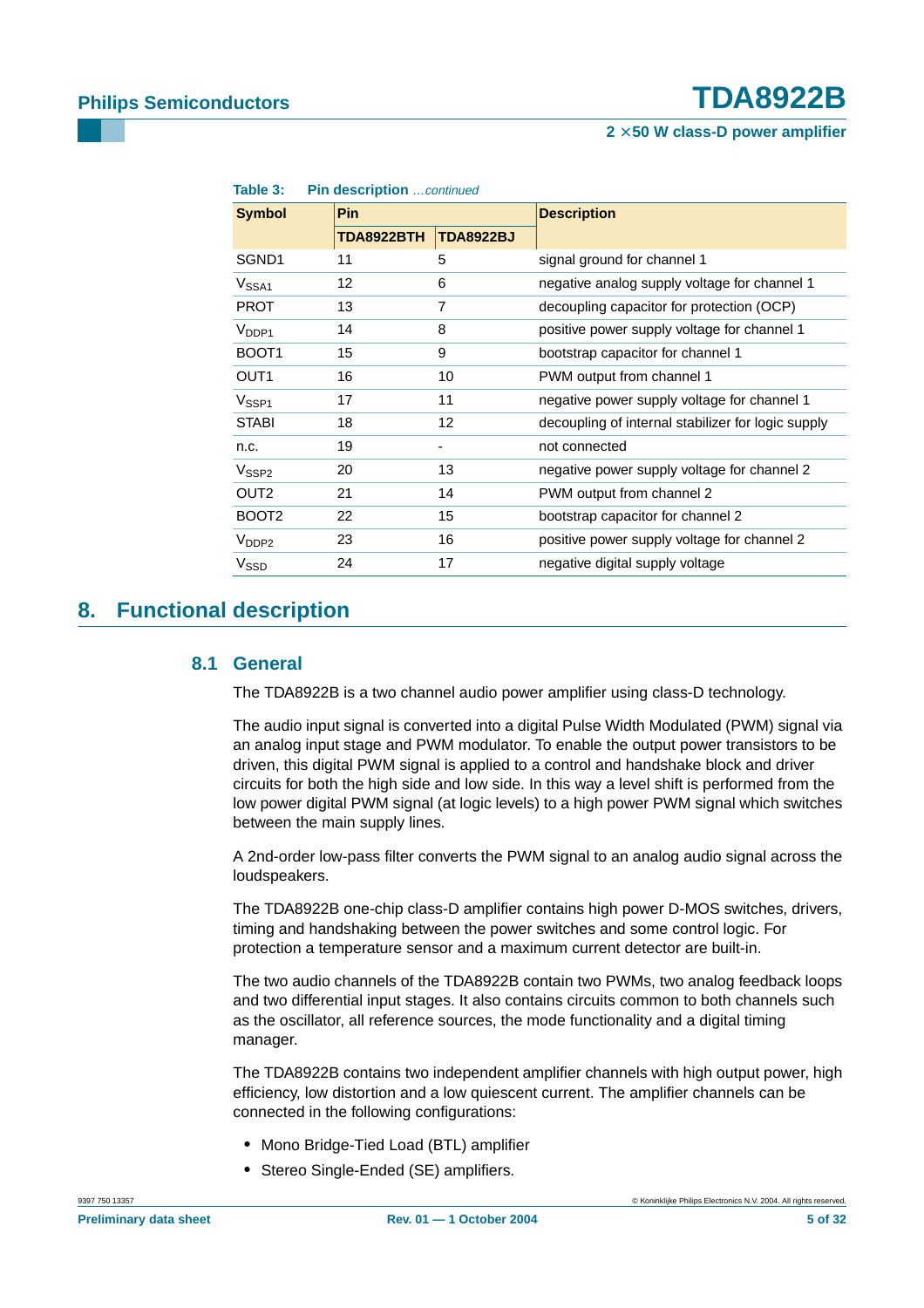The amplifier system can be switched in three operating modes with pin MODE:

- **•** Standby mode; with a very low supply current
- **•** Mute mode; the amplifiers are operational; but the audio signal at the output is suppressed by disabling the VI-converter input stages
- **•** Operating mode; the amplifiers fully are operational with output signal.

To ensure pop-noise free start-up the DC output offset voltage is applied gradually to the output between Mute mode and Operating mode. The bias current setting of the VI converters is related to the voltage on the MODE pin; in Mute mode the bias current setting of the VI converters is zero (VI converters disabled) and in Operating mode the bias current is at maximum. The time constant required to apply the DC output offset voltage gradually between mute and operating can be generated via an RC-network on the MODE pin. An example of a switching circuit for driving pin MODE is illustrated in [Figure](#page-5-0) 4. If the capacitor C is left out of the application the voltage on the MODE pin will be applied with a much smaller time-constant, which might result in audible pop-noises during start-up (depending on DC output offset voltage and used loudspeaker).

In order to fully charge the coupling capacitors at the inputs, the amplifier will remain automatically in the Mute mode before switching to the Operating mode. A complete overview of the start-up timing is given in [Figure](#page-6-0) 5.

<span id="page-5-0"></span>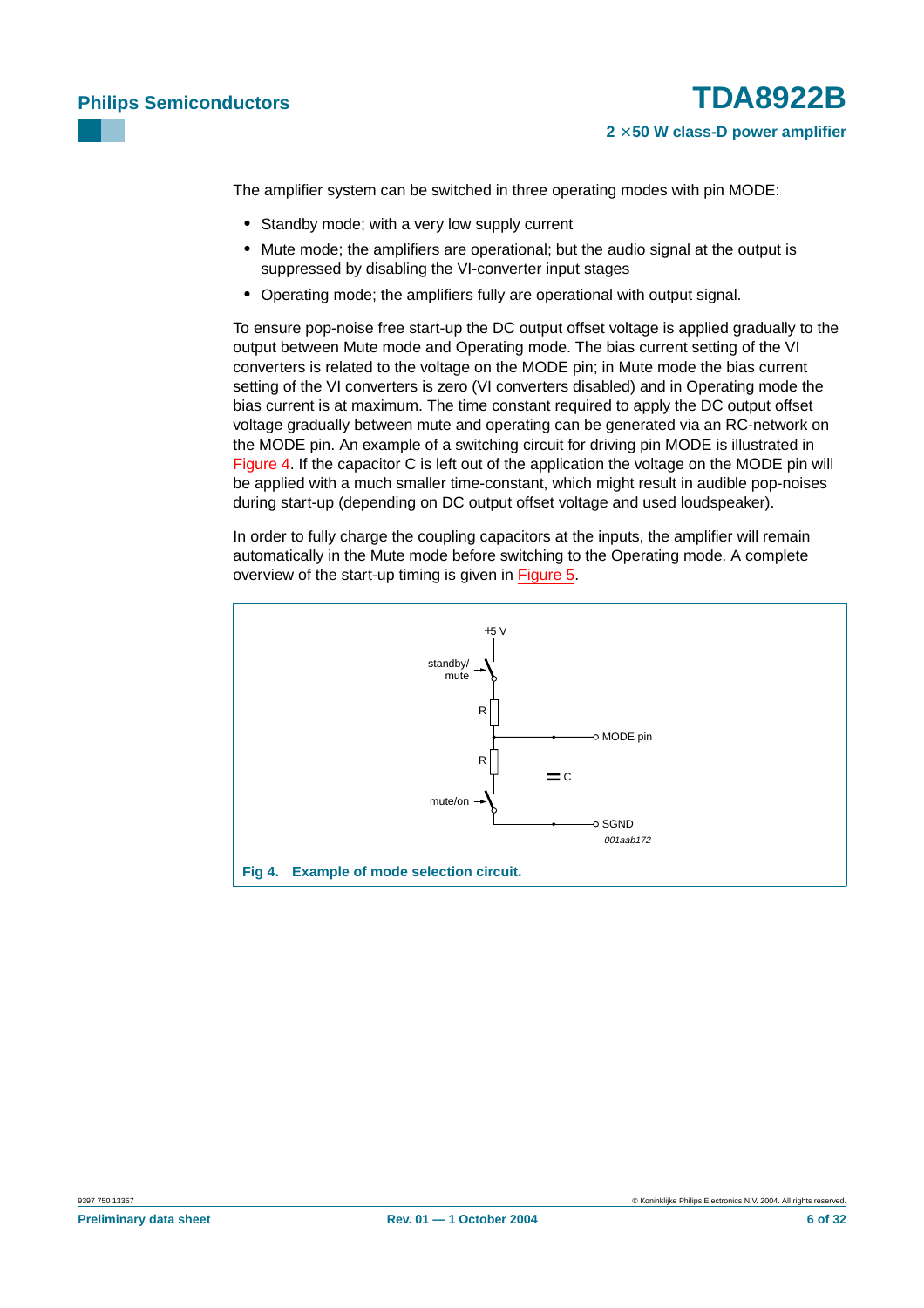<span id="page-6-0"></span>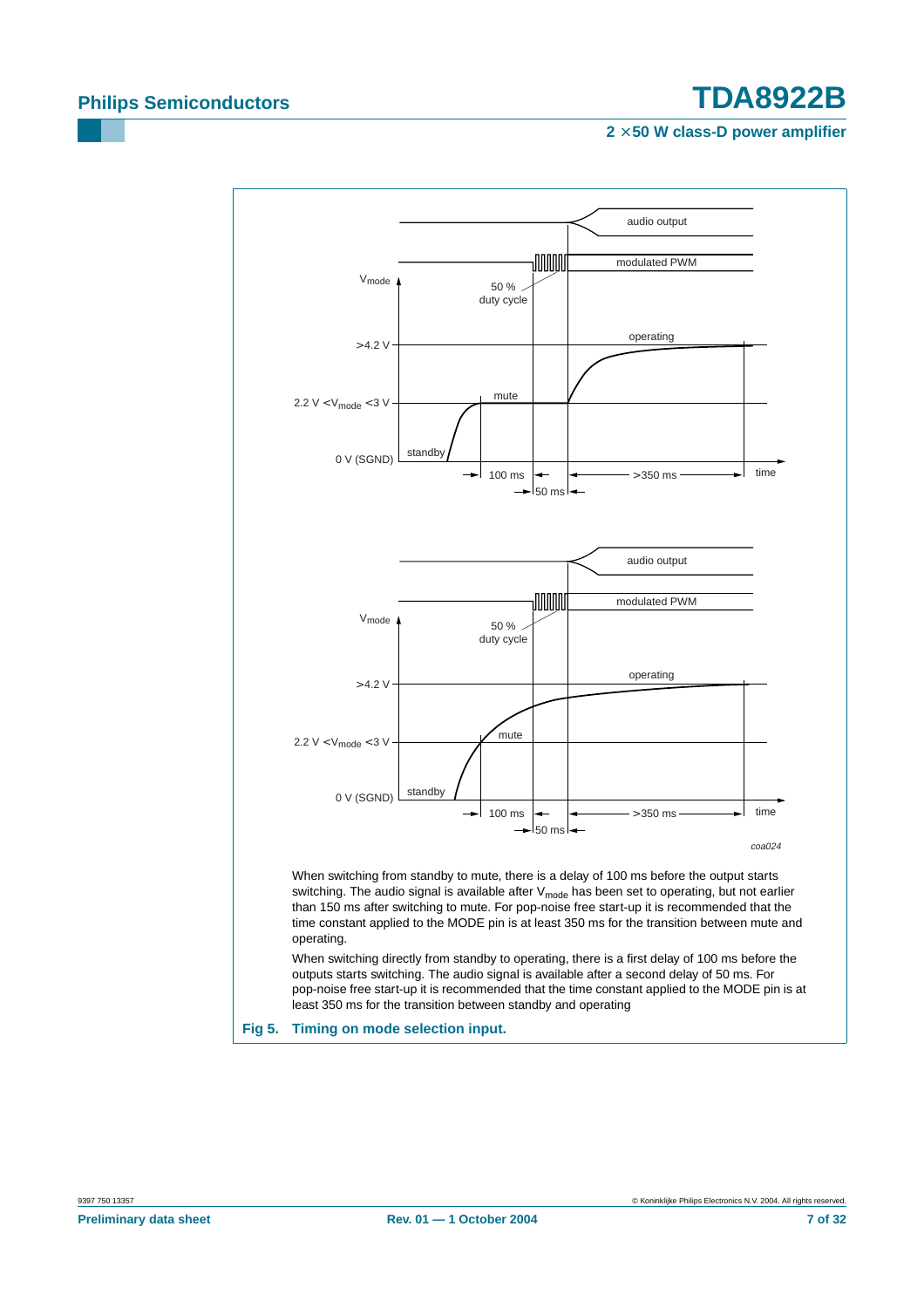### <span id="page-7-0"></span>**8.2 Pulse width modulation frequency**

The output signal of the amplifier is a PWM signal with a carrier frequency of approximately 317 kHz. Using a 2nd-order LC demodulation filter in the application results in an analog audio signal across the loudspeaker. This switching frequency is fixed by an external resistor  $R_{\text{OSC}}$  connected between pin OSC and  $V_{\text{SSA}}$ . An optimal setting for the carrier frequency is between 300 kHz and 350 kHz.

Using an external resistor of 30 k $\Omega$  on the OSC pin, the carrier frequency is set to 317 kHz.

If two or more class-D amplifiers are used in the same audio application, it is advisable to have all devices operating at the same switching frequency by using an external clock circuit.

### <span id="page-7-1"></span>**8.3 Protections**

The following protections are included in TDA8922B:

- **•** OverTemperature Protection (OTP)
- **•** OverCurrent Protection (OCP)
- **•** Window Protection (WP)
- **•** Supply voltage protections:
	- **–** UnderVoltage Protection (UVP)
	- **–** OverVoltage Protection (OVP)
	- **–** UnBalance Protection (UBP).

The reaction of the device on the different fault conditions differs per protection:

### <span id="page-7-2"></span>**8.3.1 OverTemperature Protection (OTP)**

If the junction temperature  $T_i > 150$  °C, then the power stage will shut-down immediately. The power stage will start switching again if the temperature drops to approximately 130 °C, thus there is a hysteresis of approximately 20 °C.

### <span id="page-7-3"></span>**8.3.2 OverCurrent Protection (OCP)**

When the loudspeaker terminals are short-circuited or if one of the demodulated outputs of the amplifier is short-circuited to one of the supply lines, this will be detected by the OverCurrent Protection (OCP). If the output current exceeds the maximum output current of 5 A, this current will be limited by the amplifier to 5 A while the amplifier outputs remain switching (the amplifier is NOT shut-down completely).

The amplifier can distinguish between an impedance drop of the loudspeaker and low-ohmic short across the load. In the TDA8922B this impedance threshold  $(Z_{th})$ depends on the supply voltage used.

When a short is made across the load causing the impedance to drop below the threshold level  $( $Z_{\text{th}}$ )$  then the amplifier is switched off completely and after a time of 100 ms it will try to restart again. If the short circuit condition is still present after this time this cycle will be repeated. The average dissipation will be low because of this low duty cycle.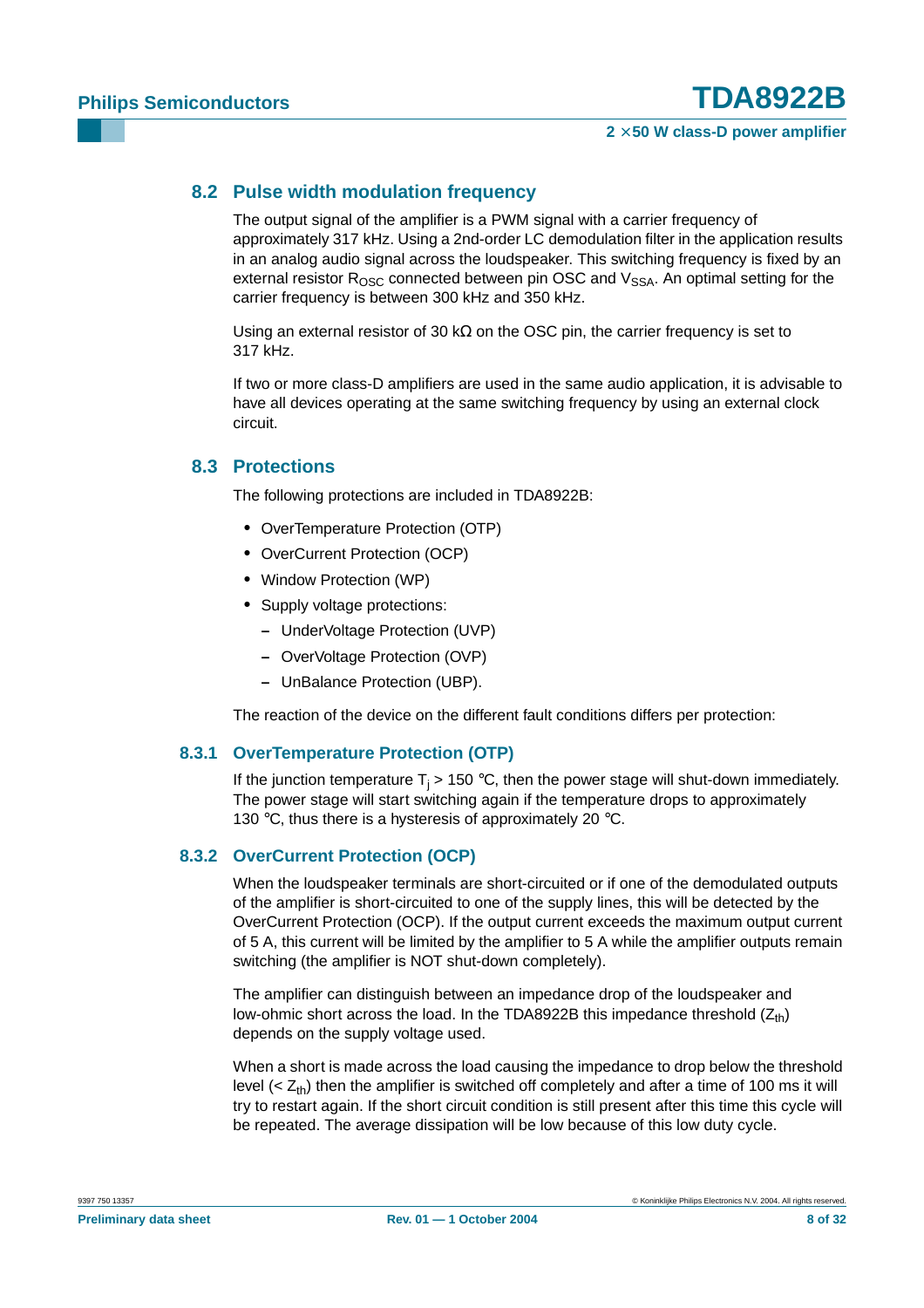In case of an impedance drop (e.g. due to dynamic behavior of the loudspeaker) the same protection will be activated; the maximum output current is again limited to 5 A, but the amplifier will NOT switch-off completely (thus preventing audio holes from occurring). Result will be a clipping output signal without any artefacts.

See also [Section](#page-16-0) 13.6 for more information on this maximum output current limiting feature.

### <span id="page-8-0"></span>**8.3.3 Window Protection (WP)**

During the start-up sequence, when pin MODE is switched from standby to mute, the conditions at the output terminals of the power stage are checked. In the event of a short-circuit at one of the output terminals to  $V_{DD}$  or  $V_{SS}$  the start-up procedure is interrupted and the system waits for open-circuit outputs. Because the test is done before enabling the power stages, no large currents will flow in the event of a short-circuit. This system is called Window Protection (WP) and protects for short-circuits at both sides of the output filter to both supply lines. When there is a short-circuit from the power PWM output of the power stage to one of the supply lines (before the demodulation filter) it will also be detected by the start-up safety test. Practical use of this test feature can be found in detection of short-circuits on the printed-circuit board.

**Remark:** This test is operational during (every) start-up sequence at a transition between Standby and Mute mode. However when the amplifier is completely shut-down due to activation of the OverCurrent Protection (OCP) because a short to one of the supply lines is made, then during restart (after 100 ms) the window protection will be activated. As a result the amplifier will not start-up until the short to the supply lines is removed.

### <span id="page-8-1"></span>**8.3.4 Supply voltage protections**

If the supply voltage drops below  $\pm$ 12.5 V, the UnderVoltage Protection (UVP) circuit is activated and the system will shut-down correctly. If the internal clock is used, this switch-off will be silent and without pop noise. When the supply voltage rises above the threshold level, the system is restarted again after 100 ms. If the supply voltage exceeds ±33 V the OverVoltage Protection (OVP) circuit is activated and the power stages will shut-down. It is re-enabled as soon as the supply voltage drops below the threshold level. So in this case no timer of 100 ms is started.

An additional UnBalance Protection (UBP) circuit compares the positive analog ( $V<sub>DDA</sub>$ ) and the negative analog ( $V_{SSA}$ ) supply voltages and is triggered if the voltage difference between them exceeds a certain level. This level depends on the sum of both supply voltages. An expression for the unbalanced threshold level is as follows:

 $V_{th(ub)} \approx 0.15 \times (V_{DDA} + V_{SSA}).$ 

When the supply voltage difference drops below the threshold level, the system is restarted again after 100 ms.

Example: With a symmetrical supply of ±30 V, the protection circuit will be triggered if the unbalance exceeds approximately 9 V; see also [Section](#page-17-0) 13.7.

In [Table](#page-9-0) 4 an overview is given of all protections and the effect on the output signal.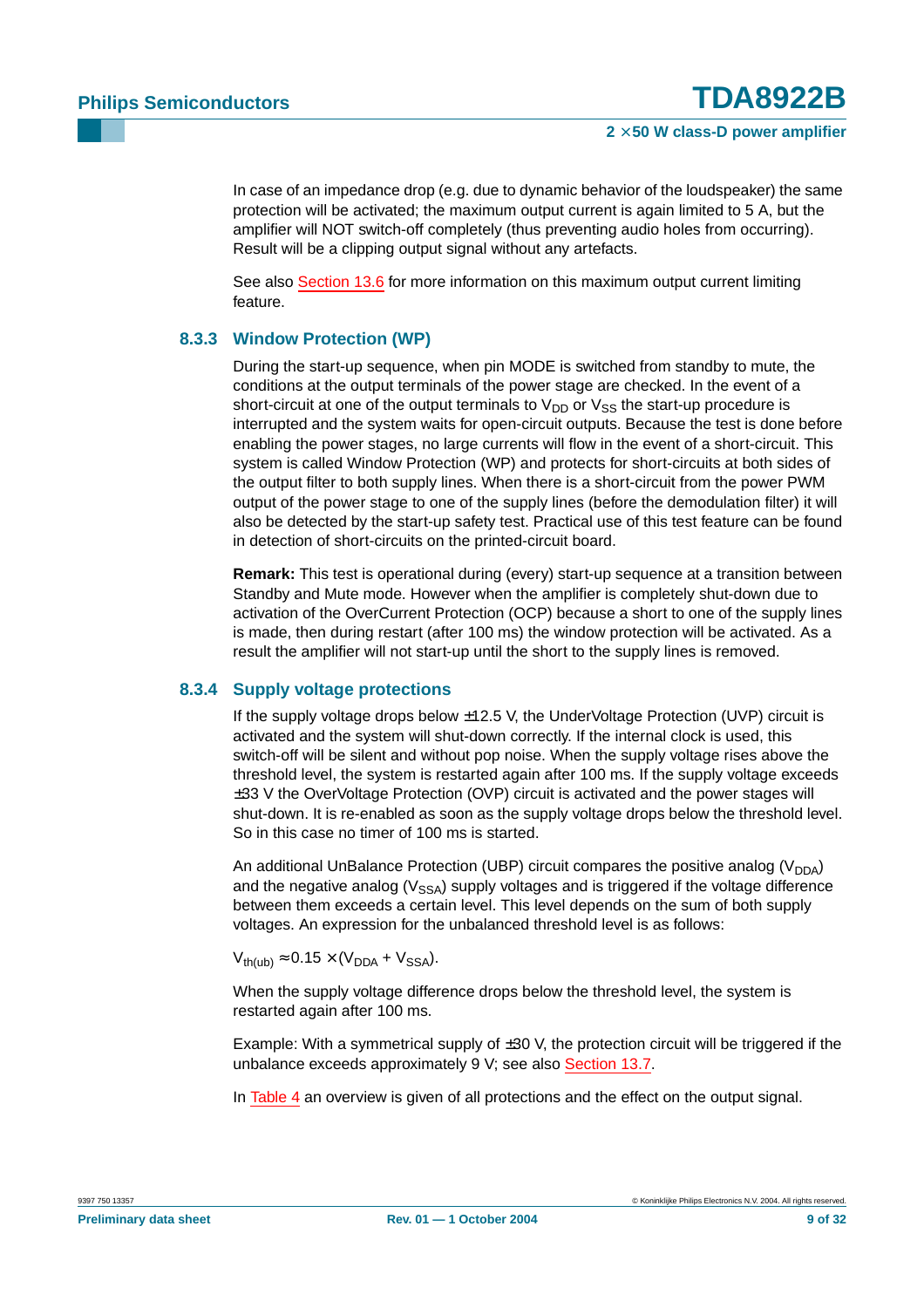**2** × **50 W class-D power amplifier**

|                        | $1000 - 1$                                 |       |                             |  |  |  |  |  |  |
|------------------------|--------------------------------------------|-------|-----------------------------|--|--|--|--|--|--|
| <b>Protection name</b> | <b>Complete shut-down Restart directly</b> |       | <b>Restart every 100 ms</b> |  |  |  |  |  |  |
| <b>OTP</b>             |                                            | Y [1] | $N$ $[1]$                   |  |  |  |  |  |  |
| <b>OCP</b>             | N <sup>[2]</sup>                           | Y [2] | N <sup>[2]</sup>            |  |  |  |  |  |  |
| <b>WP</b>              | Y [3]                                      |       | N                           |  |  |  |  |  |  |
| <b>UVP</b>             |                                            | N     |                             |  |  |  |  |  |  |
| <b>OVP</b>             |                                            |       | N                           |  |  |  |  |  |  |
| <b>UBP</b>             |                                            | N     |                             |  |  |  |  |  |  |

<span id="page-9-0"></span>**Table 4: Overview protections TDA8922B**

<span id="page-9-1"></span>[1] Hysteresis of 20 degrees will influence restart timing depending on heatsink size.

<span id="page-9-2"></span>[2] Only complete shut-down of amplifier if short-circuit impedance is below threshold of 1 Ω. In all other cases current limiting: resulting in clipping output signal.

<span id="page-9-3"></span>[3] Fault condition detected during (every) transition between standby-to-mute and during restart after activation of OCP (short to one of the supply lines).

### <span id="page-9-5"></span>**8.4 Differential audio inputs**

For a high common mode rejection ratio and a maximum of flexibility in the application, the audio inputs are fully differential. By connecting the inputs anti-parallel the phase of one of the channels can be inverted, so that a load can be connected between the two output filters. In this case the system operates as a mono BTL amplifier and with the same loudspeaker impedance an approximately four times higher output power can be obtained.

The input configuration for a mono BTL application is illustrated in [Figure](#page-9-4) 6.

In the stereo single-ended configuration it is also recommended to connect the two differential inputs in anti-phase. This has advantages for the current handling of the power supply at low signal frequencies.

<span id="page-9-4"></span>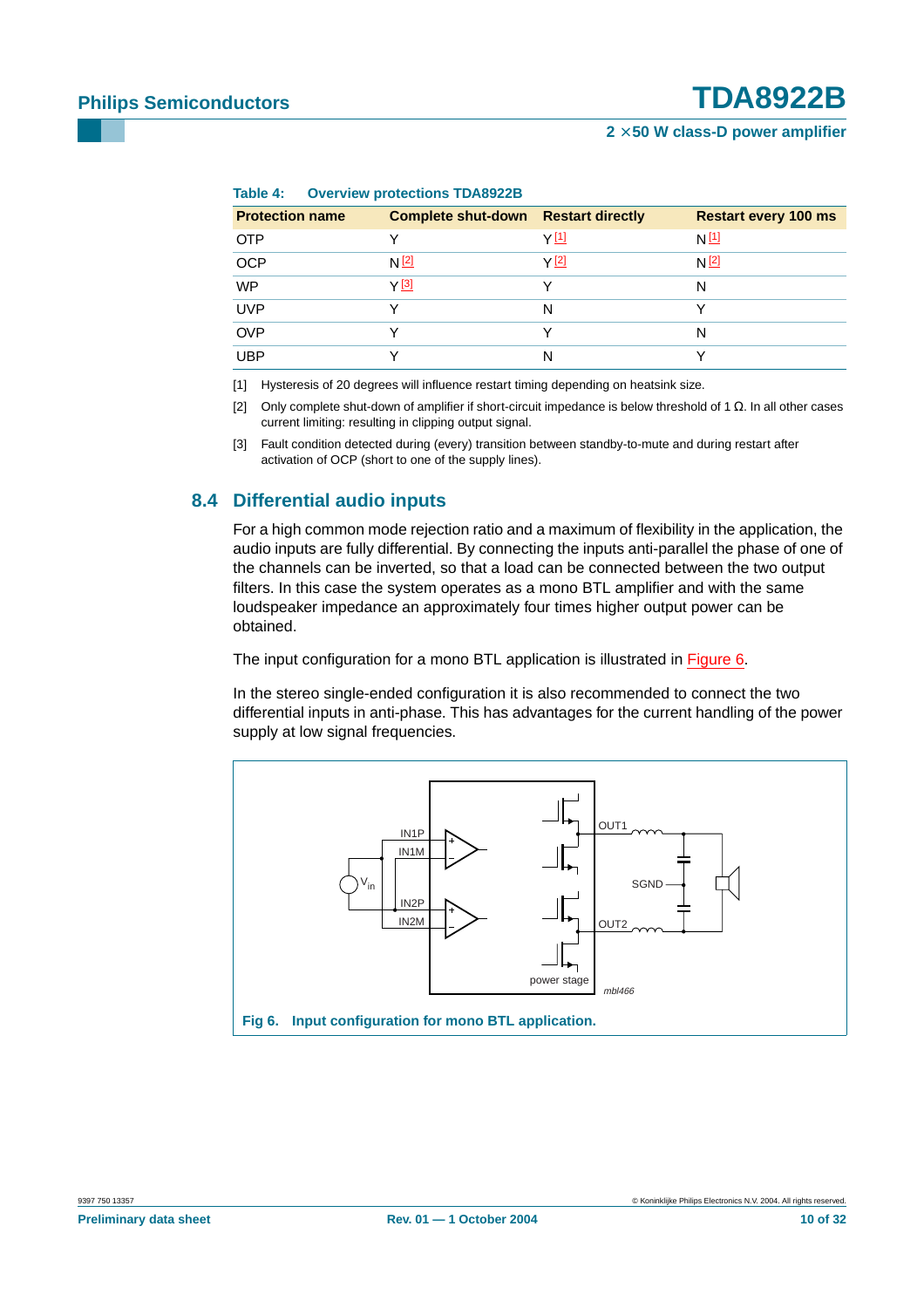# <span id="page-10-2"></span>**9. Limiting values**

| Table 5:<br><b>Limiting values</b><br>In accordance with the Absolute Maximum Rating System (IEC 60134). |                                          |                                    |                          |            |             |  |  |  |
|----------------------------------------------------------------------------------------------------------|------------------------------------------|------------------------------------|--------------------------|------------|-------------|--|--|--|
| <b>Symbol</b>                                                                                            | <b>Parameter</b>                         | <b>Conditions</b>                  | <b>Min</b>               | <b>Max</b> | <b>Unit</b> |  |  |  |
| $V_{\mathsf{P}}$                                                                                         | supply voltage                           |                                    | $\overline{\phantom{0}}$ | ±30        | ٧           |  |  |  |
| <b>I</b> ORM                                                                                             | repetitive peak current in<br>output pin | maximum output<br>current limiting | $[1]$ 5                  |            | Α           |  |  |  |
| ${\mathsf T}_{\text{stg}}$                                                                               | storage temperature                      |                                    | $-55$                    | $+150$     | °C          |  |  |  |
| $\mathsf{T}_{\mathsf{amb}}$                                                                              | ambient temperature                      |                                    | $-40$                    | +85        | °C          |  |  |  |
| T,                                                                                                       | junction temperature                     |                                    | $\overline{\phantom{a}}$ | 150        | °C          |  |  |  |

<span id="page-10-0"></span>[1] Current limiting concept. See also [Section](#page-16-0) 13.6.

### <span id="page-10-3"></span>**10. Thermal characteristics**

| Table 6:      | <b>Thermal characteristics</b>              |                   |            |             |
|---------------|---------------------------------------------|-------------------|------------|-------------|
| <b>Symbol</b> | <b>Parameter</b>                            | <b>Conditions</b> | <b>Typ</b> | <b>Unit</b> |
| $R_{th(i-a)}$ | thermal resistance from junction to ambient |                   | $[1]$      |             |
|               | TDA8922BTH                                  | in free air       | 35         | K/W         |
|               | <b>TDA8922BJ</b>                            | in free air       | 35         | K/W         |
| $R_{th(i-c)}$ | thermal resistance from junction to case    |                   | $[1]$      |             |
|               | TDA8922BTH                                  |                   | 1.3        | K/W         |
|               | TDA8922BJ                                   |                   | 1.3        | K/W         |
|               |                                             |                   |            |             |

<span id="page-10-1"></span>[1] See also **[Section](#page-16-1) 13.5**.

### <span id="page-10-4"></span>**11. Static characteristics**

### **Table 7: Static characteristics**

 $V_P = \pm 26$  V;  $f_{osc} = 317$  kHz;  $T_{amb} = 25$  °C; unless otherwise specified.

| <b>Symbol</b>                      | <b>Parameter</b>                    | <b>Conditions</b>                                      |                   | <b>Min</b> | <b>Typ</b> |     | <b>Max</b> Unit |
|------------------------------------|-------------------------------------|--------------------------------------------------------|-------------------|------------|------------|-----|-----------------|
| <b>Supply</b>                      |                                     |                                                        |                   |            |            |     |                 |
| V <sub>Р</sub>                     | supply voltage                      |                                                        | $[1]$             | ±12.5      | ±26        | ±30 | V               |
| $I_{q(tot)}$                       | total quiescent supply<br>current   | no load; no filter; no<br>snubber network<br>connected |                   |            | 50         | 65  | mA              |
| $I_{\rm stb}$                      | standby supply current              |                                                        |                   | -          | 150        | 500 | μA              |
| <b>Mode select input; pin MODE</b> |                                     |                                                        |                   |            |            |     |                 |
| $V_{\parallel}$                    | input voltage                       |                                                        | $[2]$             | $\Omega$   |            | 6   | V               |
| $\mathbf{I}_{\mathbf{I}}$          | input current                       | $V_1 = 5.5 V$                                          |                   |            | 100        | 300 | μA              |
| $V_{\text{stb}}$                   | input voltage for<br>Standby mode   |                                                        | $[2]$<br>$^{[3]}$ | $\Omega$   | ä,         | 0.8 | V               |
| V <sub>mute</sub>                  | input voltage for Mute<br>mode      |                                                        | $[2]$<br>$[3]$    | 2.2        |            | 3.0 | $\vee$          |
| $V_{on}$                           | input voltage for<br>Operating mode |                                                        | $[2]$<br>$[3]$    | 4.2        |            | 6   | $\vee$          |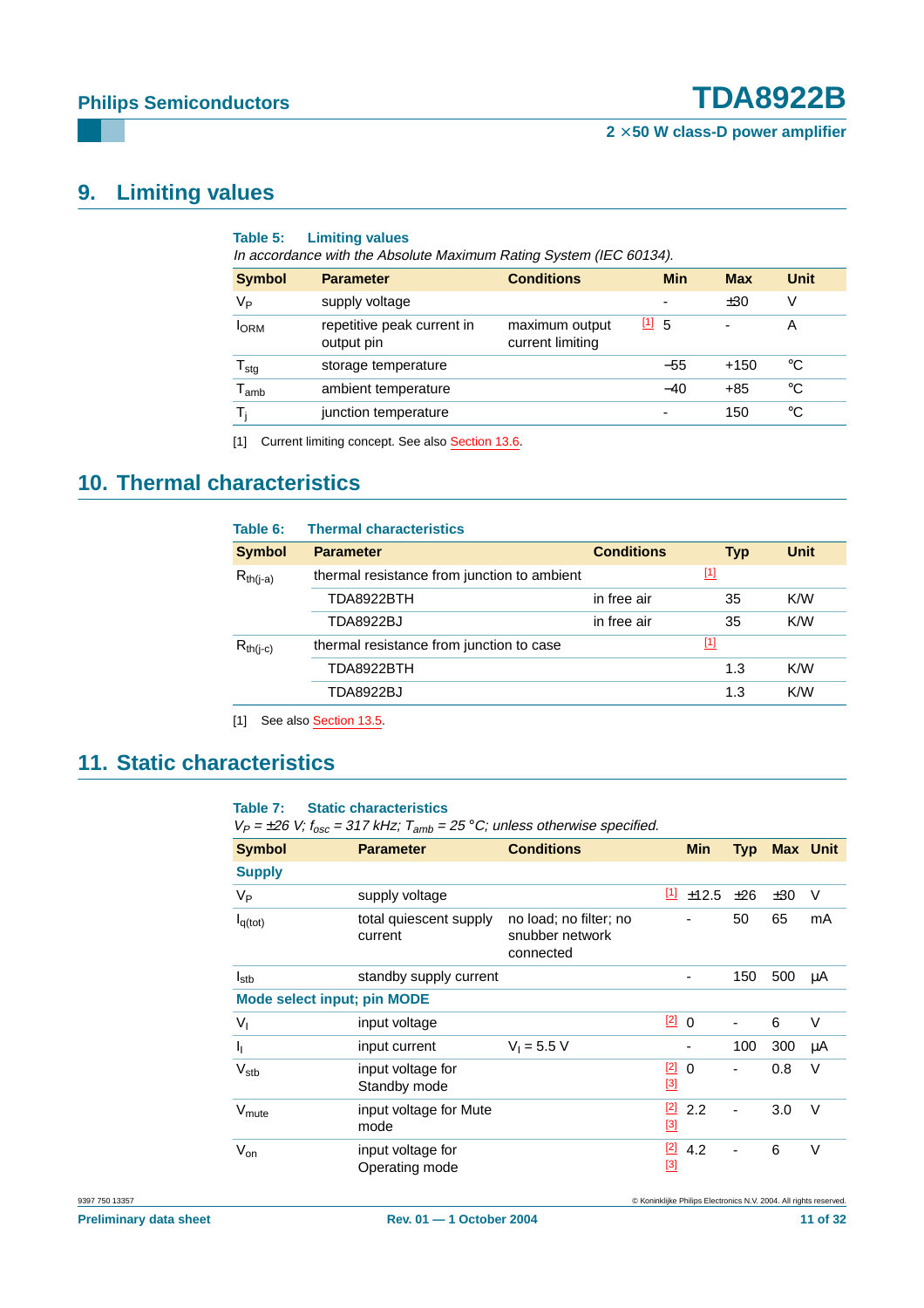#### **2** × **50 W class-D power amplifier**

| Table 7: |  | <b>Static characteristics</b> continued |  |
|----------|--|-----------------------------------------|--|
|----------|--|-----------------------------------------|--|

 $V_P = \pm 26$  V;  $f_{osc} = 317$  kHz;  $T_{amb} = 25$  °C; unless otherwise specified.

| <b>Symbol</b>                       | <b>Parameter</b>                             | <b>Conditions</b>                                        |           | <b>Min</b>               | <b>Typ</b> |     | <b>Max Unit</b> |
|-------------------------------------|----------------------------------------------|----------------------------------------------------------|-----------|--------------------------|------------|-----|-----------------|
|                                     | Audio inputs; pins IN1M, IN1P, IN2P and IN2M |                                                          |           |                          |            |     |                 |
| $V_{I}$                             | DC input voltage                             |                                                          | $[2]$     | $\overline{\phantom{a}}$ | $\Omega$   |     | $\vee$          |
|                                     | Amplifier outputs; pins OUT1 and OUT2        |                                                          |           |                          |            |     |                 |
| $ V_{OO(SE)(mute)} $                | mute SE output offset<br>voltage             |                                                          |           |                          |            | 15  | mV              |
| $ V_{OO(SE)(on)} $                  | operating SE output<br>offset voltage        |                                                          | $[4]$ $-$ |                          |            | 150 | mV              |
| $ V_{OO(BTL)(mute)} $               | mute BTL output offset<br>voltage            |                                                          |           |                          |            | 21  | mV              |
| $ V_{OO(BTL)(on)} $                 | operating BTL output<br>offset voltage       |                                                          | $[4]$ $-$ |                          |            | 210 | mV              |
| <b>Stabilizer output; pin STABI</b> |                                              |                                                          |           |                          |            |     |                 |
| $V_{o(stat)}$                       | stabilizer output<br>voltage                 | mute and operating;<br>with respect to $V_{\text{SSP1}}$ |           | 11                       | 12.5       | 15  | V               |
| <b>Temperature protection</b>       |                                              |                                                          |           |                          |            |     |                 |
| $T_{\text{prot}}$                   | temperature protection<br>activation         |                                                          |           |                          | 150        |     | ℃               |
| $\mathsf{T}_{\mathsf{hys}}$         | hysteresis on<br>temperature protection      |                                                          |           |                          | 20         |     | $^{\circ}C$     |

<span id="page-11-0"></span>[1] The circuit is DC adjusted at  $V_P = \pm 12.5$  V to  $\pm 30$  V.

<span id="page-11-1"></span>[2] With respect to SGND (0 V).

<span id="page-11-2"></span>[3] The transition between Standby and Mute mode contain hysteresis, while the slope of the transition between Mute and Operating mode is determined by the time-constant on the MODE pin see [Figure](#page-11-4) 7.

<span id="page-11-3"></span>[4] DC output offset voltage is applied to the output during the transition between Mute and Operating mode in a gradual way.The slope of the dV/dt caused by any DC output offset is determined by the time-constant on the MODE pin.

<span id="page-11-4"></span>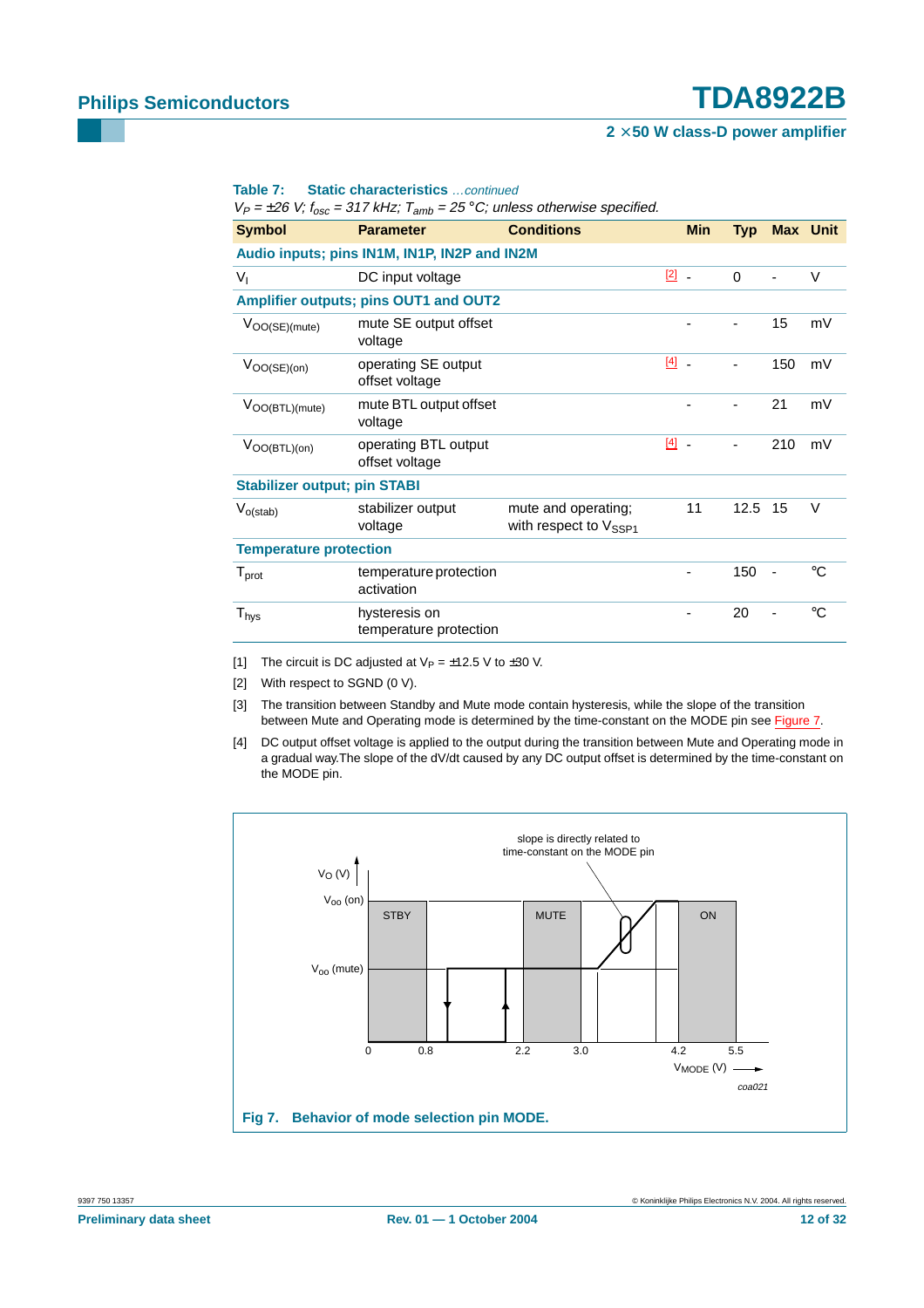## <span id="page-12-1"></span>**12. Dynamic characteristics**

### **12.1 Switching characteristics**

#### <span id="page-12-0"></span>**Table 8: Switching characteristics**

 $V_{DD} = \pm 26$  V;  $T_{amb} = 25$  °C; unless otherwise specified.

| <b>Symbol</b>              | <b>Parameter</b>                                 | <b>Conditions</b>                | <b>Min</b>            | <b>Typ</b>     | <b>Max</b> | <b>Unit</b> |
|----------------------------|--------------------------------------------------|----------------------------------|-----------------------|----------------|------------|-------------|
| <b>Internal oscillator</b> |                                                  |                                  |                       |                |            |             |
| $f_{\rm osc}$              | typical internal oscillator<br>frequency         | $R_{OSC} = 30.0 \text{ k}\Omega$ | 290                   | 317            | 344        | kHz         |
| $f_{\rm osc(int)}$         | internal oscillator<br>frequency range           |                                  | 210                   |                | 600        | kHz         |
|                            | <b>External oscillator or frequency tracking</b> |                                  |                       |                |            |             |
| Vosc                       | high-level voltage on pin<br><b>OSC</b>          |                                  | $SGND + 4.5 SGND + 5$ |                | $SGND + 6$ | V           |
| $V_{\rm OSC(trip)}$        | trip level for tracking on<br>pin OSC            |                                  |                       | $SGND + 2.5 -$ |            | V           |
| $f_{\text{track}}$         | frequency range for<br>tracking                  |                                  | 210                   | ۰              | 600        | kHz         |

### **12.2 Stereo and dual SE application**

#### <span id="page-12-2"></span>**Table 9: Stereo and dual SE application characteristics**

 $V_P = \pm 26$  V;  $R_L = 6 \Omega$ ;  $f_i = 1$  kHz;  $R_{sL} < 0.1 \Omega \frac{11}{sL}$ ;  $T_{amb} = 25 \degree C$ ; unless otherwise specified.

| <b>Symbol</b>  | <b>Parameter</b>          | <b>Conditions</b>                   | <b>Min</b>               | <b>Typ</b> | <b>Max</b>                                                        | <b>Unit</b> |
|----------------|---------------------------|-------------------------------------|--------------------------|------------|-------------------------------------------------------------------|-------------|
| P <sub>o</sub> | output power              | $R_L = 4 \Omega$ ; $V_P = \pm 21 V$ | $[2]$                    |            |                                                                   |             |
|                |                           | $THD = 0.5 %$                       | $\overline{\phantom{a}}$ | 32         | $\overline{\phantom{a}}$                                          | W           |
|                |                           | $THD = 10 \%$                       |                          | 40         | ÷,                                                                | W           |
|                |                           | $R_L = 6 \Omega$ ; $V_P = \pm 26 V$ | $[2]$                    |            |                                                                   |             |
|                |                           | $THD = 0.5 %$                       | $\overline{\phantom{a}}$ | 40         | -                                                                 | W           |
|                |                           | $THD = 10 \%$                       |                          | 50         | ٠                                                                 | W           |
|                |                           | $R_L = 8 \Omega$ ; $V_P = \pm 21 V$ | $[2]$                    |            |                                                                   |             |
|                |                           | THD = $0.5\%$                       | $\overline{\phantom{a}}$ | 20         | $\overline{\phantom{0}}$                                          | W           |
|                |                           | $THD = 10 \%$                       | $\overline{\phantom{a}}$ | 25         |                                                                   | W           |
|                |                           | $R_L = 8 \Omega$ ; $V_P = \pm 26 V$ | $[2]$                    |            |                                                                   |             |
|                |                           | THD = $0.5%$                        | $\blacksquare$           | 32         | ۰                                                                 | W           |
|                |                           | $THD = 10 \%$                       |                          | 40         | ٠                                                                 | W           |
| <b>THD</b>     | total harmonic distortion | $P_0 = 1$ W                         | $[3]$                    |            |                                                                   |             |
|                |                           | $f_i = 1$ kHz                       | $\overline{\phantom{a}}$ | 0.02       | 0.05                                                              | $\%$        |
|                |                           | $f_i = 6$ kHz                       |                          | 0.07       |                                                                   | %           |
| $G_{V(cl)}$    | closed loop voltage gain  |                                     | 29                       | 30         | 31                                                                | dB          |
| <b>SVRR</b>    | supply voltage ripple     | operating                           | $[4]$                    |            |                                                                   |             |
|                | rejection                 | $f_i = 100$ Hz                      |                          | 55         |                                                                   | dB          |
|                |                           | $f_i = 1$ kHz                       | 40                       | 50         | -                                                                 | dB          |
|                |                           | mute; $f_i = 100$ Hz                | $[4]$                    | 55         | -                                                                 | dB          |
|                |                           | standby; $f_i = 100$ Hz             | $[4]$                    | 80         |                                                                   | dB          |
| 9397 750 13357 |                           |                                     |                          |            | © Koninklijke Philips Electronics N.V. 2004. All rights reserved. |             |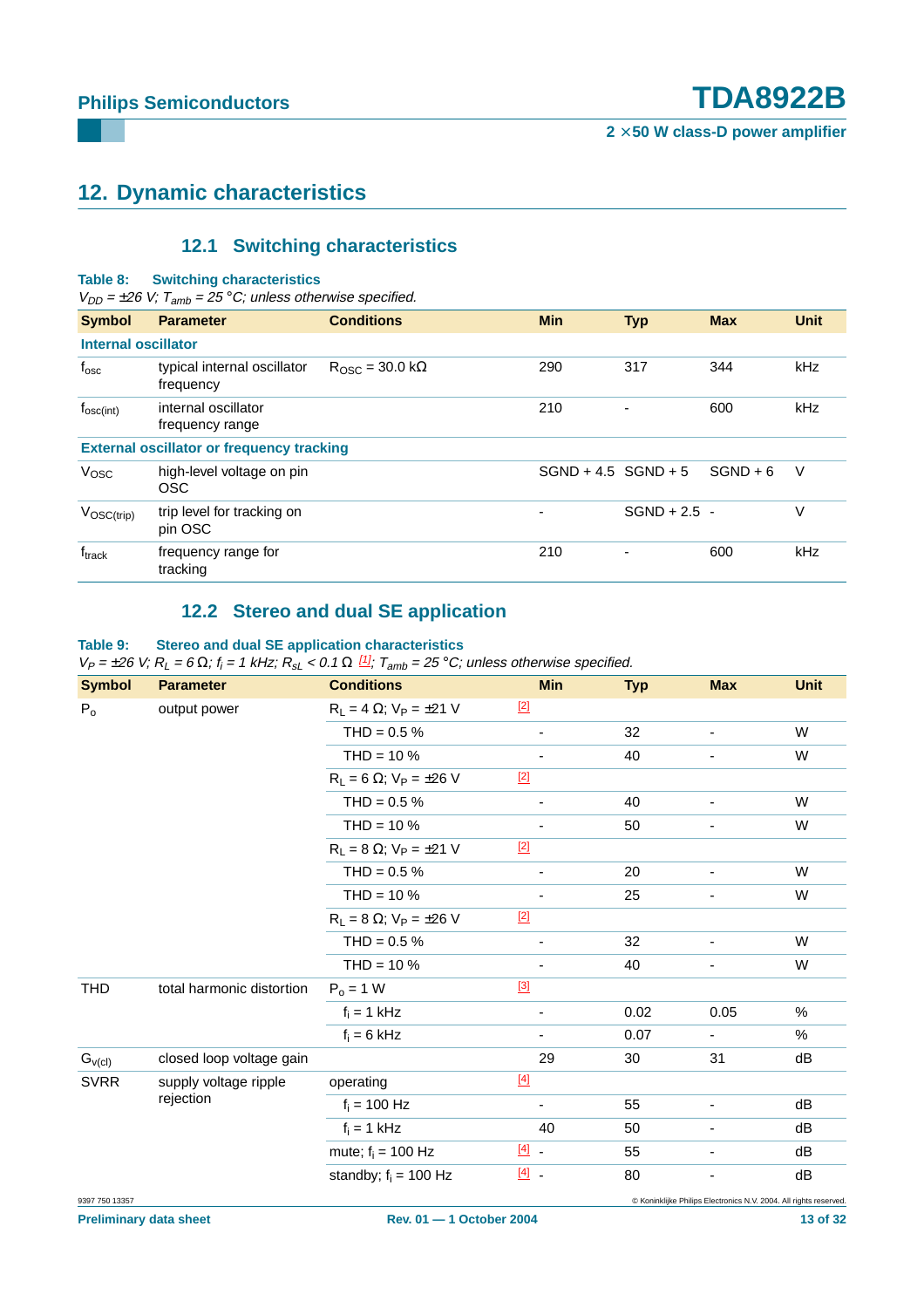### **2** × **50 W class-D power amplifier**

| <b>Symbol</b>        | <b>Parameter</b>               | <u>anv</u><br><b>Conditions</b> | <b>Min</b>               | <b>Typ</b>     | <b>Max</b>               | <b>Unit</b> |
|----------------------|--------------------------------|---------------------------------|--------------------------|----------------|--------------------------|-------------|
|                      |                                |                                 |                          |                |                          |             |
| $ Z_i $              | input impedance                |                                 | 45                       | 68             | ٠                        | $k\Omega$   |
| $V_{n(o)}$           | noise output voltage           | operating                       |                          |                |                          |             |
|                      |                                | $R_s = 0 \Omega$                | [5]<br>$\blacksquare$    | 210            | ٠                        | $\mu V$     |
|                      |                                | mute                            | $[6]$ .                  | 160            | $\overline{\phantom{0}}$ | $\mu V$     |
| $\alpha_{\rm cs}$    | channel separation             |                                 | $\boxed{7}$ .            | 70             | $\overline{\phantom{0}}$ | dB          |
| $ \Delta G_{\rm v} $ | channel unbalance              |                                 | $\overline{\phantom{0}}$ | $\blacksquare$ |                          | dB          |
| $V_{o(mute)}$        | output signal in mute          |                                 | $[8]$ .                  | 100            | ٠                        | $\mu V$     |
| <b>CMRR</b>          | common mode rejection<br>ratio | $V_{i(CM)} = 1 V (RMS)$         |                          | 75             | ٠                        | dB          |

### **Table 9: Stereo and dual SE application characteristics** …continued

 $V_P = \pm 26$  V;  $R_L = 6$  Ω;  $f_i = 1$  kHz;  $R_{sL} < 0.1$  Ω  $\frac{11}{2}$ ;  $T_{amb} = 25$  °C; unless otherwise specified.

<span id="page-13-0"></span> $\begin{bmatrix} 1 \end{bmatrix}$  R<sub>sL</sub> is the series resistance of inductor of low-pass LC filter in the application.

<span id="page-13-1"></span>[2] Output power is measured indirectly; based on R<sub>DSon</sub> measurement. See also [Section](#page-14-0) 13.3.

<span id="page-13-2"></span>[3] Total harmonic distortion is measured in a bandwidth of 22 Hz to 20 kHz, using an AES17 20 kHz brickwall filter. Maximum limit is guaranteed but may not be 100 % tested.

<span id="page-13-3"></span>[4]  $V_{\text{ripple}} = V_{\text{ripple(max)}} = 2 \text{ V (p-p)}$ ;  $R_s = 0 \Omega$ .

- <span id="page-13-4"></span>[5] B = 22 Hz to 20 kHz, using an AES17 20 kHz brickwall filter.
- <span id="page-13-5"></span>[6]  $B = 22$  Hz to 20 kHz, using an AES17 20 kHz brickwall filter; independent of R<sub>s</sub>.
- <span id="page-13-6"></span>[7]  $P_0 = 1$  W;  $R_s = 0$  Ω;  $f_i = 1$  kHz.
- <span id="page-13-8"></span><span id="page-13-7"></span>[8]  $V_i = V_{i(max)} = 1$  V (RMS);  $f_i = 1$  kHz.

### **12.3 Mono BTL application**

#### **Table 10: Mono BTL application characteristics**

 $V_P = \pm 26$  V;  $R_L = 8 \Omega$ ;  $f_i = 1$  kHz;  $f_{osc} = 317$  kHz;  $R_{sL} < 0.1 \Omega \frac{11}{3}$ ;  $T_{amb} = 25 \degree C$ ; unless otherwise specified.

| <b>Symbol</b> | <b>Parameter</b>                   | <b>Conditions</b>                   |         | <b>Min</b>               | <b>Typ</b> | <b>Max</b> | <b>Unit</b> |
|---------------|------------------------------------|-------------------------------------|---------|--------------------------|------------|------------|-------------|
| $P_{o}$       | output power                       | $R_L = 6 \Omega$ ; $V_P = \pm 16 V$ | $[2]$   |                          |            |            |             |
|               |                                    | $THD = 0.5 \%$                      |         |                          | 48         |            | W           |
|               |                                    | THD = $10\%$                        |         |                          | 60         |            | W           |
|               |                                    | $R_L = 8 \Omega$ ; $V_P = \pm 21 V$ | $[2]$   |                          |            |            |             |
|               |                                    | THD = $0.5%$                        |         |                          | 71         |            | W           |
|               |                                    | $THD = 10 \%$                       |         | $\overline{\phantom{0}}$ | 88         |            | W           |
| <b>THD</b>    | total harmonic distortion          | $P_0 = 1 W$                         | $[3]$   |                          |            |            |             |
|               |                                    | $f_i = 1$ kHz                       |         |                          | 0.02       | 0.05       | %           |
|               |                                    | $f_i = 6$ kHz                       |         |                          | 0.07       |            | $\%$        |
| $G_{\nu(cl)}$ | closed loop voltage gain           |                                     |         | 35                       | 36         | 37         | dB          |
| <b>SVRR</b>   | supply voltage ripple<br>rejection | operating                           | $[4]$   |                          |            |            |             |
|               |                                    | $f_i = 100$ Hz                      |         |                          | 80         |            | dB          |
|               |                                    | $f_i = 1$ kHz                       |         | 70                       | 80         |            | dB          |
|               |                                    | mute; $f_i = 100$ Hz                | $[4]$ . |                          | 80         |            | dB          |
|               |                                    | standby; $f_i = 100$ Hz             | $[4]$   |                          | 80         |            | dB          |
| $ Z_i $       | input impedance                    |                                     |         | 22                       | 34         |            | $k\Omega$   |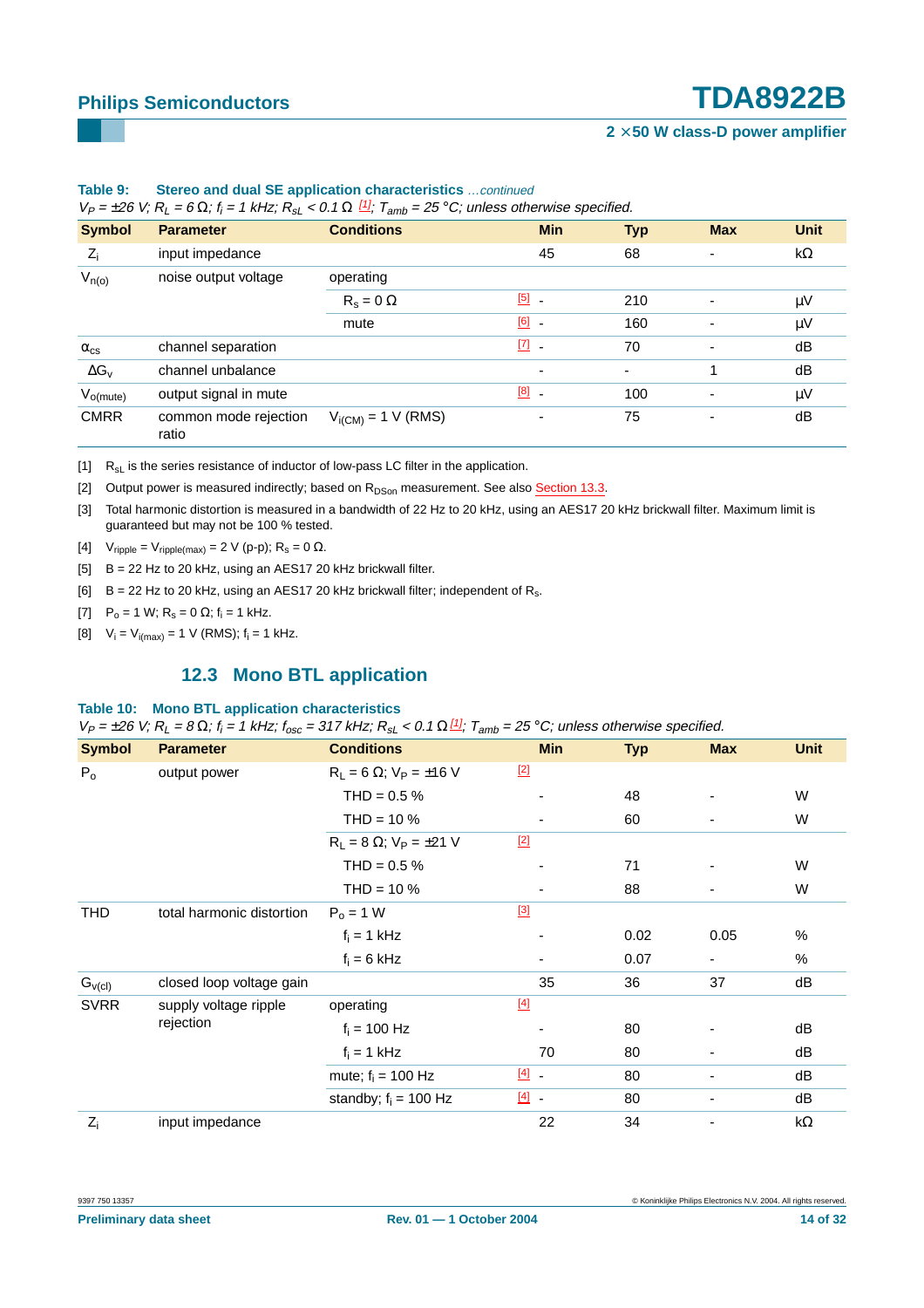| <b>Symbol</b> | <b>Parameter</b>               | <b>Conditions</b>       | <b>Min</b>                        | <b>Typ</b> | <b>Max</b>               | <b>Unit</b> |
|---------------|--------------------------------|-------------------------|-----------------------------------|------------|--------------------------|-------------|
| $V_{n(o)}$    | noise output voltage           | operating               |                                   |            |                          |             |
|               |                                | $R_e = 0 \Omega$        | [5]                               | 300        | $\overline{\phantom{0}}$ | μV          |
|               |                                | mute                    | $[6]$ $-$                         | 220        | $\overline{\phantom{0}}$ | $\mu V$     |
| $V_{o(mute)}$ | output signal in mute          |                         | $\begin{bmatrix} 7 \end{bmatrix}$ | 200        | $\overline{\phantom{0}}$ | μV          |
| <b>CMRR</b>   | common mode rejection<br>ratio | $V_{i(CM)} = 1 V (RMS)$ |                                   | 75         | $\overline{\phantom{0}}$ | dB          |

#### **Table 10: Mono BTL application characteristics** …continued

 $V_P = \pm 26$  V;  $R_L = 8$  Ω;  $f_i$  $\kappa =$  1 kHz; f $_{osc}$  = 317 kHz; R $_{sl}$  < 0.1 Ω  $^{111}_{-11}$ ; T $_{amb}$  = 25 °C; unless otherwise specified.

<span id="page-14-1"></span> $\begin{bmatrix} 1 \end{bmatrix}$  R<sub>sL</sub> is the series resistance of inductor of low-pass LC filter in the application.

<span id="page-14-2"></span>[2] Output power is measured indirectly; based on  $R_{DSon}$  measurement. See also [Section](#page-14-0) 13.3.

- <span id="page-14-3"></span>[3] Total harmonic distortion is measured in a bandwidth of 22 Hz to 20 kHz, using an AES17 20 kHz brickwall filter. Maximum limit is guaranteed but may not be 100 % tested.
- <span id="page-14-4"></span>[4]  $V_{\text{ripole}} = V_{\text{ripole(max)}} = 2 \text{ V (p-p)}$ ;  $R_s = 0 \Omega$ .
- <span id="page-14-5"></span>[5] B = 22 Hz to 20 kHz, using an AES17 20 kHz brickwall filter.
- <span id="page-14-6"></span>[6]  $B = 22$  Hz to 20 kHz, using an AES17 20 kHz brickwall filter; independent of R<sub>s</sub>.

<span id="page-14-7"></span>[7]  $V_i = V_{i(max)} = 1$  V (RMS);  $f_i = 1$  kHz.

### <span id="page-14-9"></span><span id="page-14-8"></span>**13. Application information**

### **13.1 BTL application**

When using the power amplifier in a mono BTL application the inputs of both channels must be connected in parallel and the phase of one of the inputs must be inverted (see [Figure](#page-9-4) 6). In principle the loudspeaker can be connected between the outputs of the two single-ended demodulation filters.

### <span id="page-14-10"></span>**13.2 MODE pin**

For pop-noise free start-up an RC time-constant must be applied on the MODE pin. The bias-current setting of the VI-converter input is directly related to the voltage on the MODE pin. In turn the bias-current setting of the VI converters is directly related to the DC output offset voltage. Thus a slow dV/dt on the MODE pin results in a slow dV/dt for the DC output offset voltage, resulting in pop-noise free start-up. A time-constant of 500 ms is sufficient to quarantee pop-noise free start-up (see also [Figure](#page-5-0) 4, [5](#page-6-0) and [7\)](#page-11-4).

### <span id="page-14-0"></span>**13.3 Output power estimation**

The achievable output powers in several applications (SE and BTL) can be estimated using the following expressions:

SE:

$$
P_{o(1\%)} = \frac{\left[\frac{R_L}{R_L + 0.6} \times V_P \times (1 - t_{min} \times f_{osc})\right]^2}{2 \times R_L}
$$
\n(1)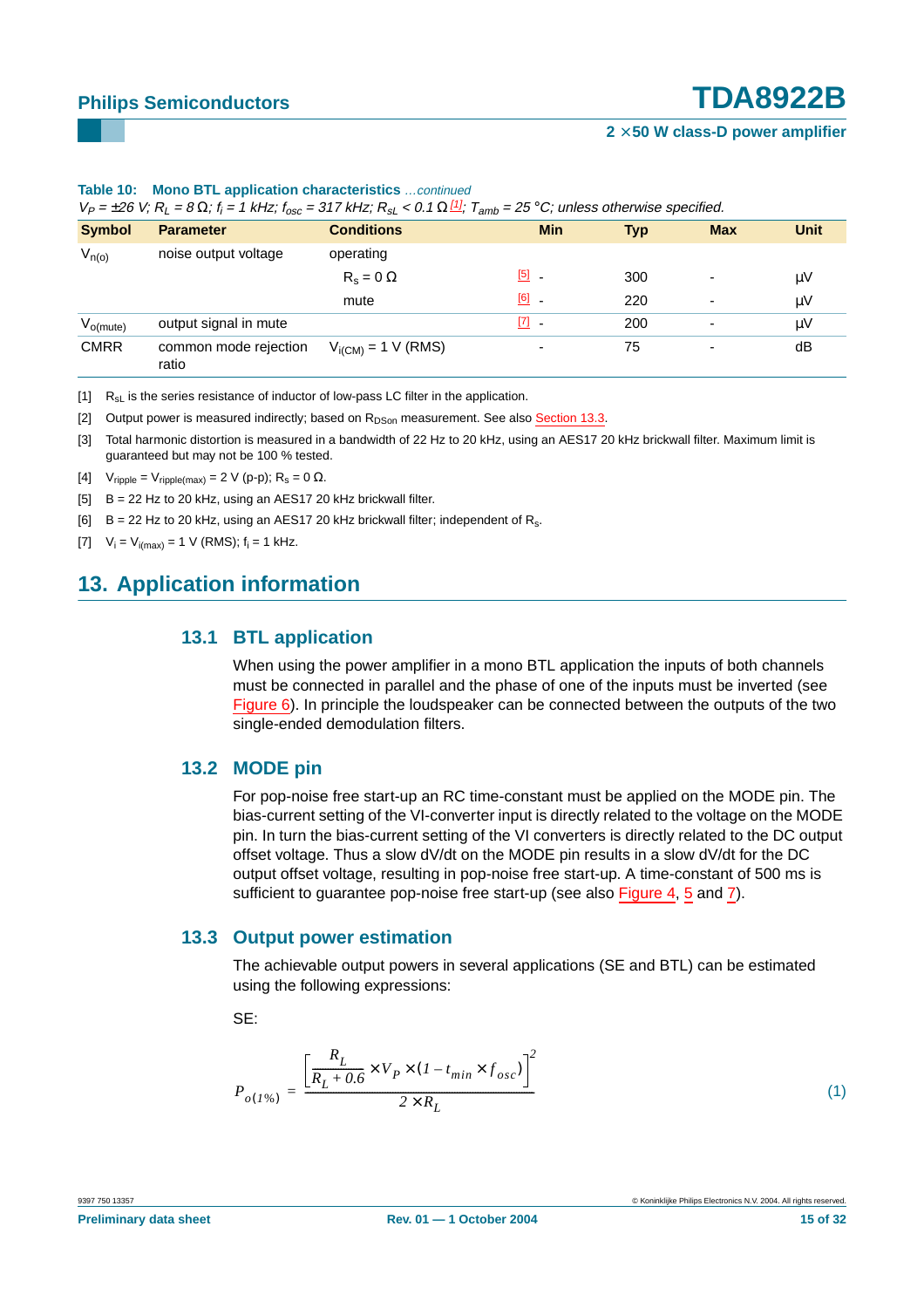Maximum current (internally limited to 5 A):

$$
I_{o (peak)} = \frac{V_P \times (1 - t_{min} \times f_{osc})}{R_L + 0.6}
$$
 (2)

BTL:

$$
P_{o(1\%)} = \frac{\left[\frac{R_L}{R_L + 1.2} \times 2V_P \times (1 - t_{min} \times f_{osc})\right]^2}{2 \times R_L}
$$
(3)

Maximum current (internally limited to 5 A):

$$
I_{o (peak)} = \frac{2V_P \times (1 - t_{min} \times f_{osc})}{R_L + 1.2}
$$
\n<sup>(4)</sup>

Variables:

 $R_L$  = load impedance

 $f_{osc}$  = oscillator frequency

 $t_{min}$  = minimum pulse width (typical 150 ns).

 $V_P$  = single-sided supply voltage (so, if supply is  $\pm 30$  V symmetrical, then  $V_P$  = 30 V)

 $P_{o(1\%)}$  = output power just at clipping

 $P_{o(10\%)}$  = output power at THD = 10 %

 $P_{o(10\%)} = 1.24 \times P_{o(1\%)}$ .

### <span id="page-15-0"></span>**13.4 External clock**

When using an external clock the following accuracy of the duty cycle of the external clock has to be taken into account:  $47.5\% < \delta < 52.5\%$ .

If two or more class-D amplifiers are used in the same audio application, it is strongly recommended that all devices run at the same switching frequency.This can be realized by connecting all OSC pins together and feed them from an external central oscillator. Using an external oscillator it is necessary to force pin OSC to a DC-level above SGND for switching from the internal to an external oscillator. In this case the internal oscillator is disabled and the PWM will be switched on the external frequency. The frequency range of the external oscillator must be in the range as specified in the switching characteristics; see [Section](#page-12-0) 12.1.

In an application circuit:

- Internal oscillator: R<sub>OSC</sub> connected between pin OSC and V<sub>SSA</sub>
- **•** External oscillator: connect the oscillator signal between pins OSC and SGND; delete R<sub>OSC</sub> and C<sub>OSC</sub>.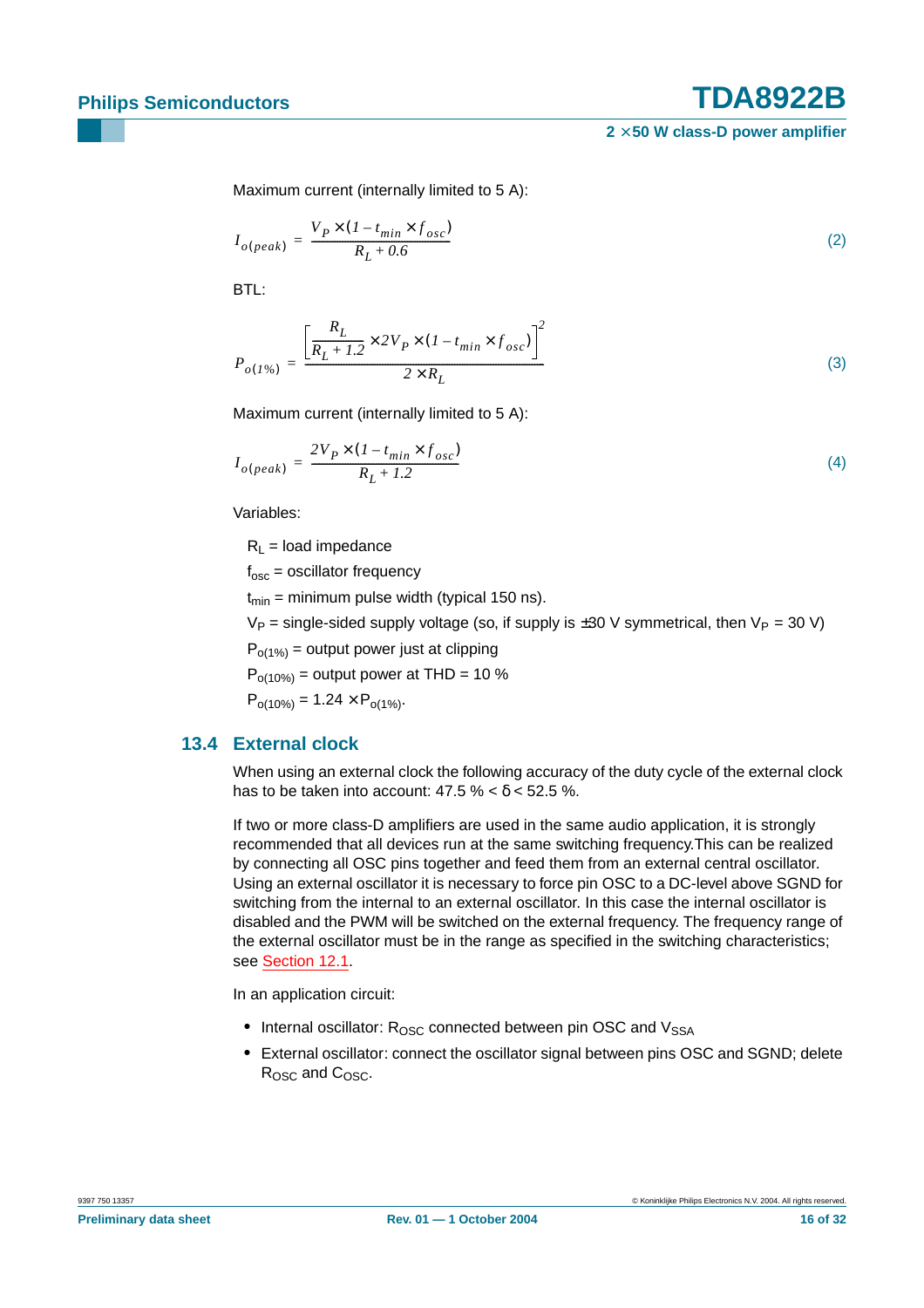### <span id="page-16-1"></span>**13.5 Heatsink requirements**

In some applications it may be necessary to connect an external heatsink to the TDA8922B. Limiting factor is the 150 °C maximum junction temperature  $T_{j(max)}$  which cannot be exceeded. The expression below shows the relationship between the maximum allowable power dissipation and the total thermal resistance from junction to ambient:

$$
R_{th(j-a)} = \frac{T_{j(max)} - T_{amb}}{P_{diss}}
$$

 $P_{\text{diss}}$  is determined by the efficiency (η) of the TDA8922B. The efficiency measured in the TDA8922B as a function of output power is given in [Figure](#page-22-0) 19. The power dissipation can be derived as function of output power [Figure](#page-22-1) 18.

The derating curves (given for several values of the  $R_{th(i-a)}$ ) are illustrated in [Figure](#page-16-2) 8. A maximum junction temperature  $T_i = 150$  °C is taken into account. From [Figure](#page-16-2) 8 the maximum allowable power dissipation for a given heatsink size can be derived or the required heatsink size can be determined at a required dissipation level.



### <span id="page-16-2"></span><span id="page-16-0"></span>**13.6 Output current limiting**

To guarantee the robustness of the class-D amplifier the maximum output current which can be delivered by the output stage is limited. An advanced OverCurrent Protection (OCP) is included for each output power switch.

When the current flowing through any of the power switches exceeds the defined internal threshold of 5 A (e.g. in case of a short-circuit to the supply lines or a short-circuit across the load) the maximum output current of the amplifier will be regulated to 5 A.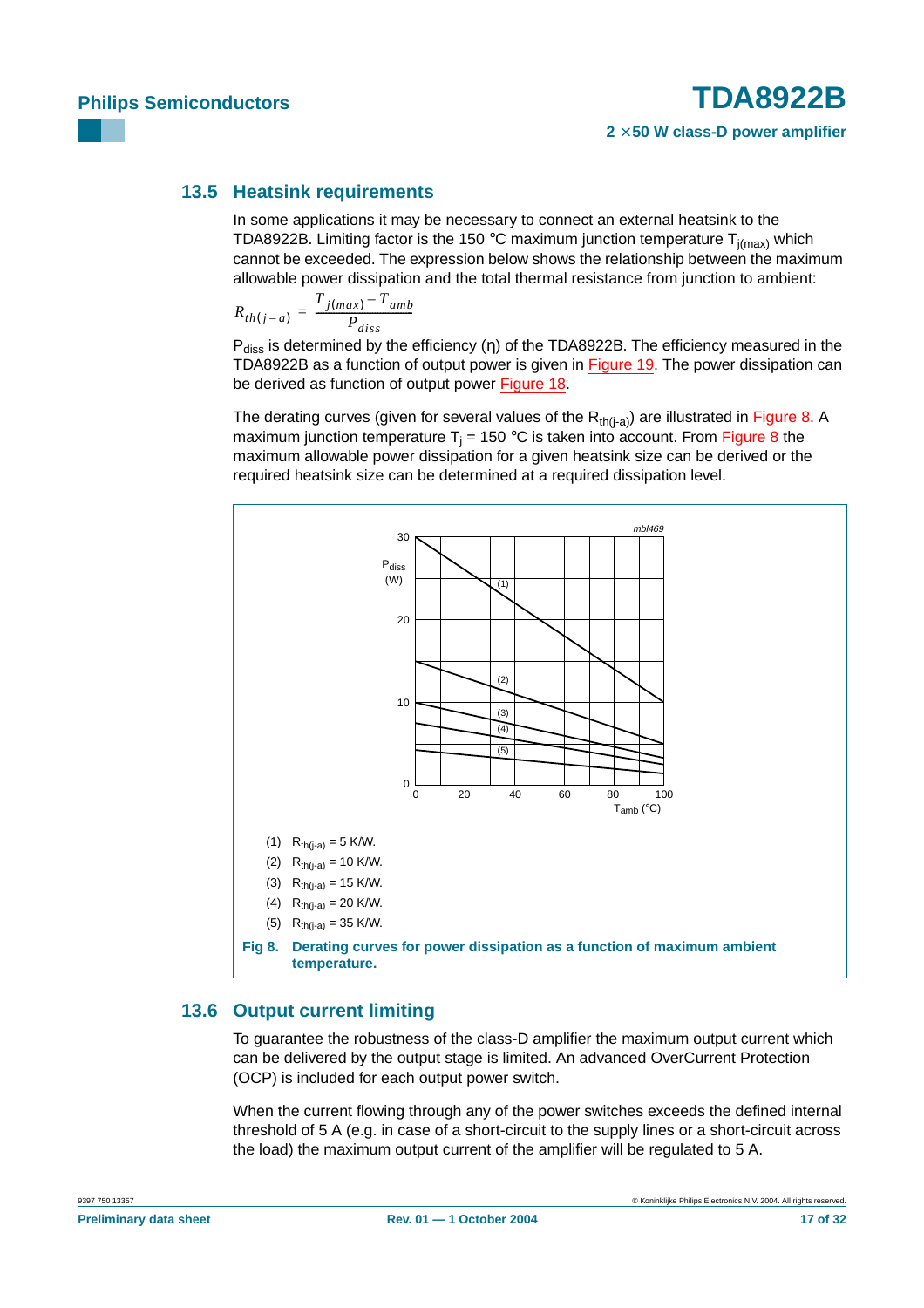The TDA8922B amplifier can distinguish between a low-ohmic short circuit condition and other overcurrent conditions like dynamic impedance drops of the used loudspeakers. The impedance threshold  $(Z<sub>th</sub>)$  depends on the supply voltage used.

Depending on the impedance of the short circuit the amplifier will react as follows:

1. Short-circuit impedance  $> Z_{th}$ :

The maximum output current of the amplifier is regulated to 5 A, but the amplifier will not shut-down its PWM outputs. Effectively this results in a clipping output signal across the load (behavior is very similar to voltage clipping).

2. Short-circuit impedance  $<$  Z<sub>th</sub>:

The amplifier will limit the maximum output current to 5 A and at the same time the capacitor on the PROT pin is discharged. When the voltage across this capacitor drops below an internal threshold voltage the amplifier will shut-down completely and an internal timer will be started.

A typical value for the capacitor on the PROT pin is 220 pF. After a fixed time of 100 ms the amplifier is switched on again. If the requested output current is still too high the amplifier will switch-off again. Thus the amplifier will try to switch to the Operating mode every 100 ms. The average dissipation will be low in this situation because of this low duty cycle. If the overcurrent condition is removed the amplifier will remain in Operating mode once restarted.

In this way the TDA8922B amplifier is fully robust against short circuit conditions while at the same time so-called audio holes as a result of loudspeaker impedance drops are eliminated.

### <span id="page-17-0"></span>**13.7 Pumping effects**

In a typical stereo half-bridge (Single-Ended (SE)) application the TDA8922B class-D amplifier is supplied by a symmetrical voltage (e.g  $V_{DD}$  = +26 V and  $V_{SS}$  = -26 V). When the amplifier is used in a SE configuration, a so-called 'pumping effect' can occur. During one switching interval, energy is taken from one supply (e.g.  $V_{DD}$ ), while a part of that energy is delivered back to the other supply line (e.g.  $V_{SS}$ ) and visa versa. When the voltage supply source cannot sink energy, the voltage across the output capacitors of that voltage supply source will increase: the supply voltage is pumped to higher levels. The voltage increase caused by the pumping effect depends on:

- **•** Speaker impedance
- **•** Supply voltage
- **•** Audio signal frequency
- **•** Value of decoupling capacitors on supply lines
- **•** Source and sink currents of other channels.

The pumping effect should not cause a malfunction of either the audio amplifier and/or the voltage supply source. For instance, this malfunction can be caused by triggering of the undervoltage or overvoltage protection or unbalance protection of the amplifier.

Best remedy for pumping effects is to use the TDA8922B in a mono full-bridge application or in case of stereo half-bridge application adapt the power supply (e.g. increase supply decoupling capacitors).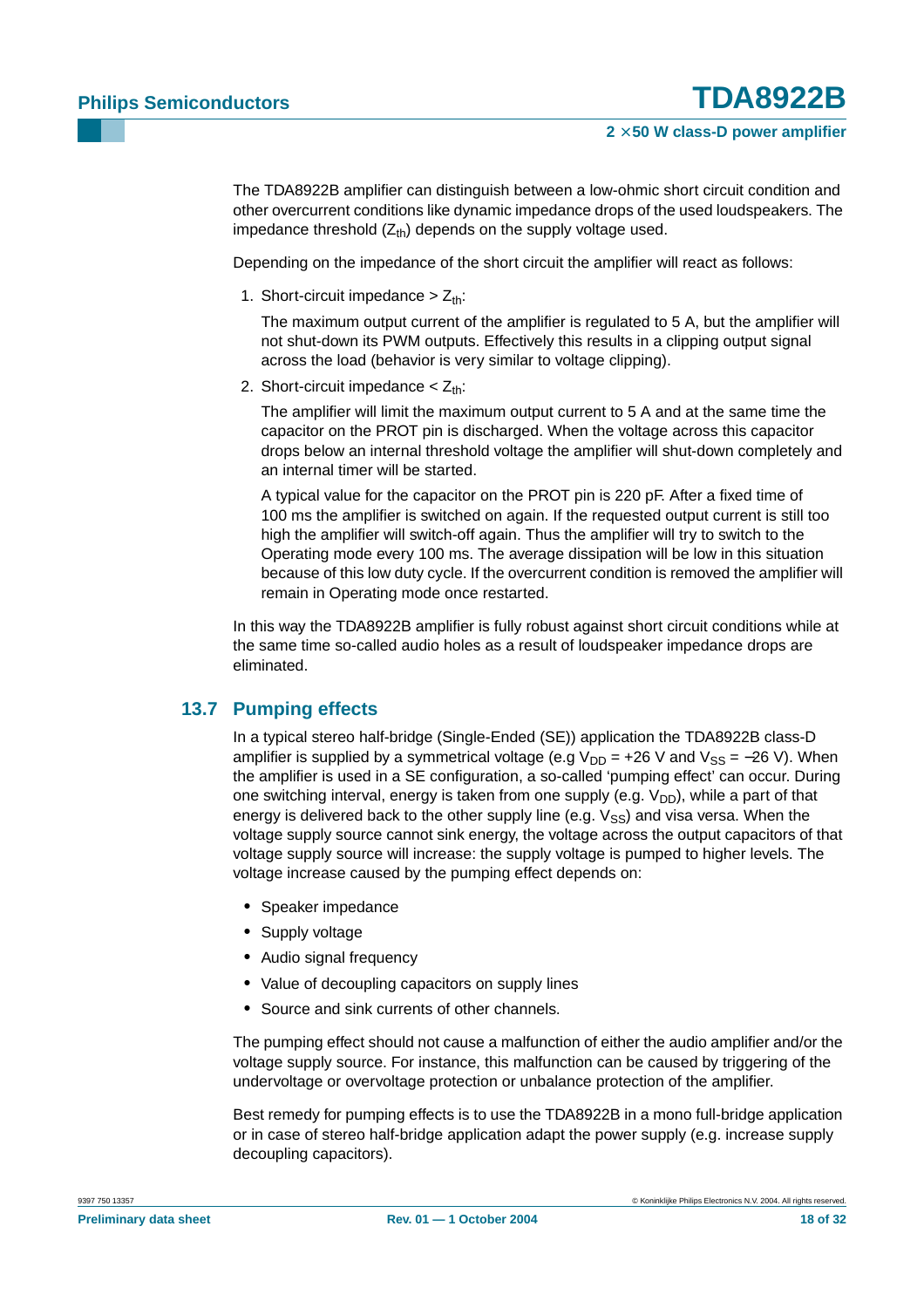### <span id="page-18-0"></span>**13.8 Application schematic**

Notes to the application schematic:

- **•** A solid ground plane around the switching amplifier is necessary to prevent emission.
- **•** 100 nF capacitors must be placed as close as possible to the power supply pins of the TDA8922BTH.
- The internal heat spreader of the TDA8922BTH is internally connected to V<sub>SS</sub>.
- **•** The external heatsink must be connected to the ground plane.
- **•** Use a thermal conductive electrically non-conductive Sil-Pad® between the backside of the TDA8922BTH and a small external heatsink.
- **•** The differential inputs enable the best system level audio performance with unbalanced signal sources. In case of hum due to floating inputs, connect the shielding or source ground to the amplifier ground. Jumpers J1 and J2 are open on set level and are closed on the stand-alone demo board.
- **•** Minimum total required capacity per power supply line is 3300 µF.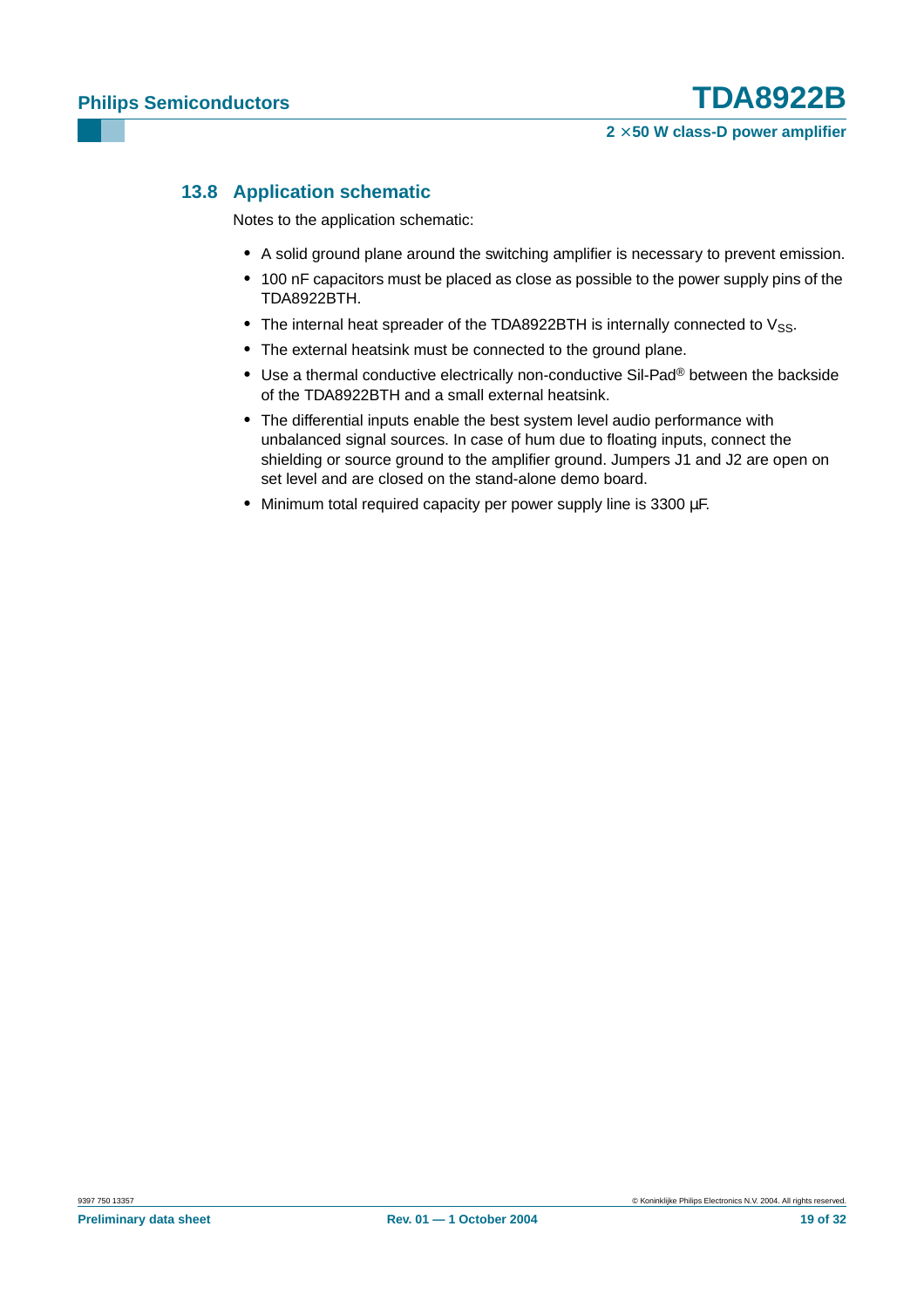







Philips **Philips Semiconductors Semiconductors** 

**TDA8922B** 2 × 50 W class-D power amplifier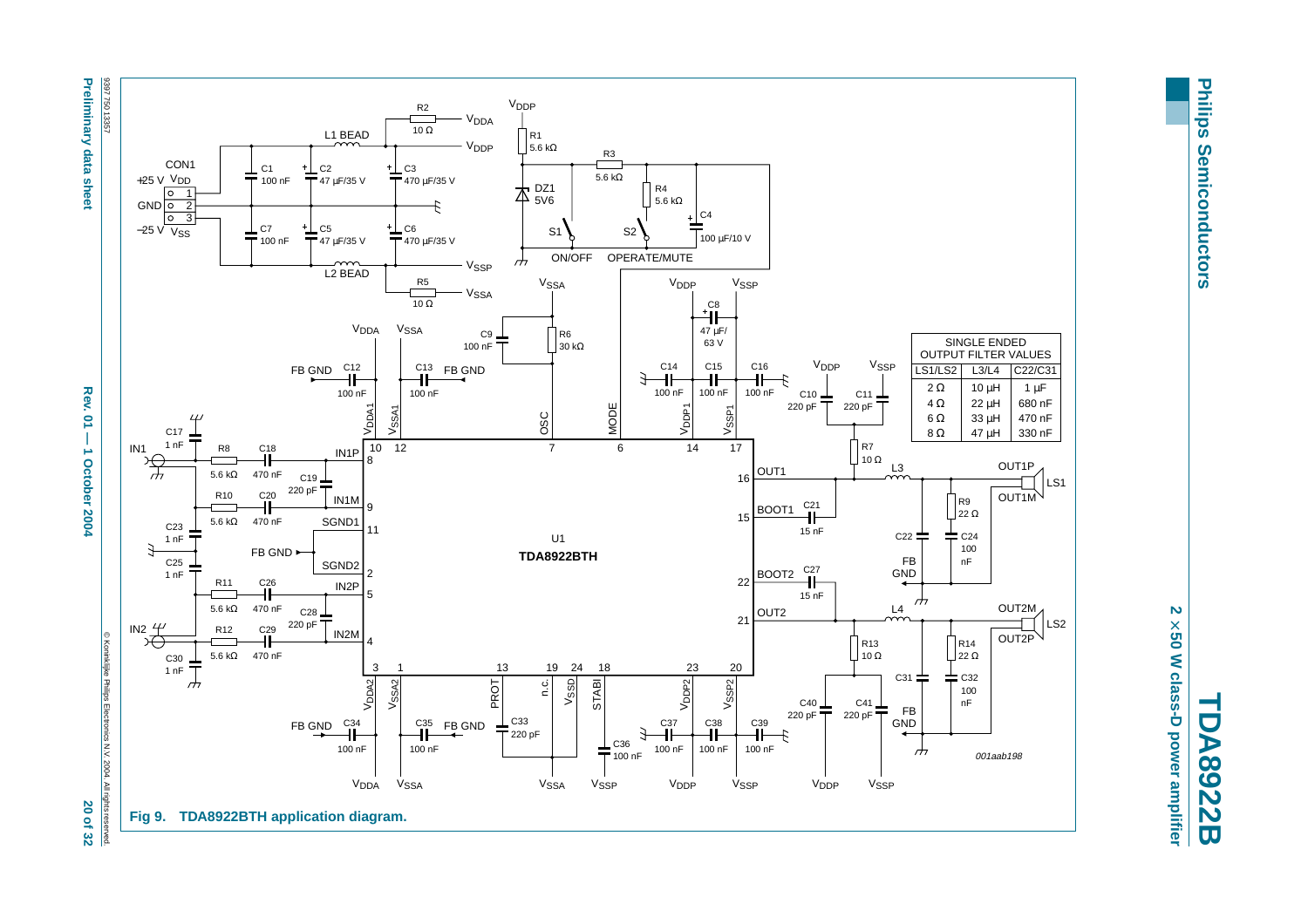**2** × **50 W class-D power amplifier**

<span id="page-20-0"></span>

### **13.9 Curves measured in reference design**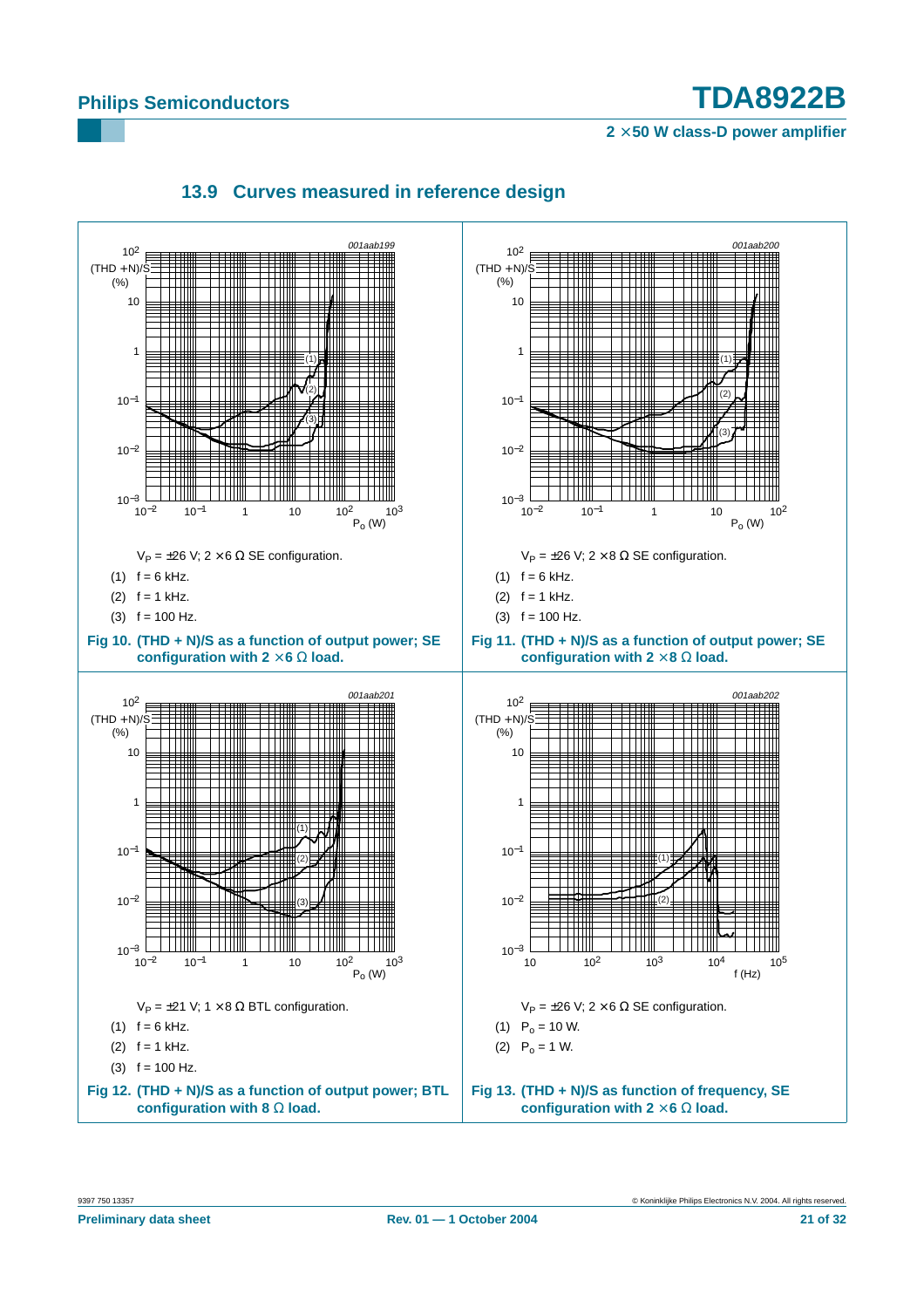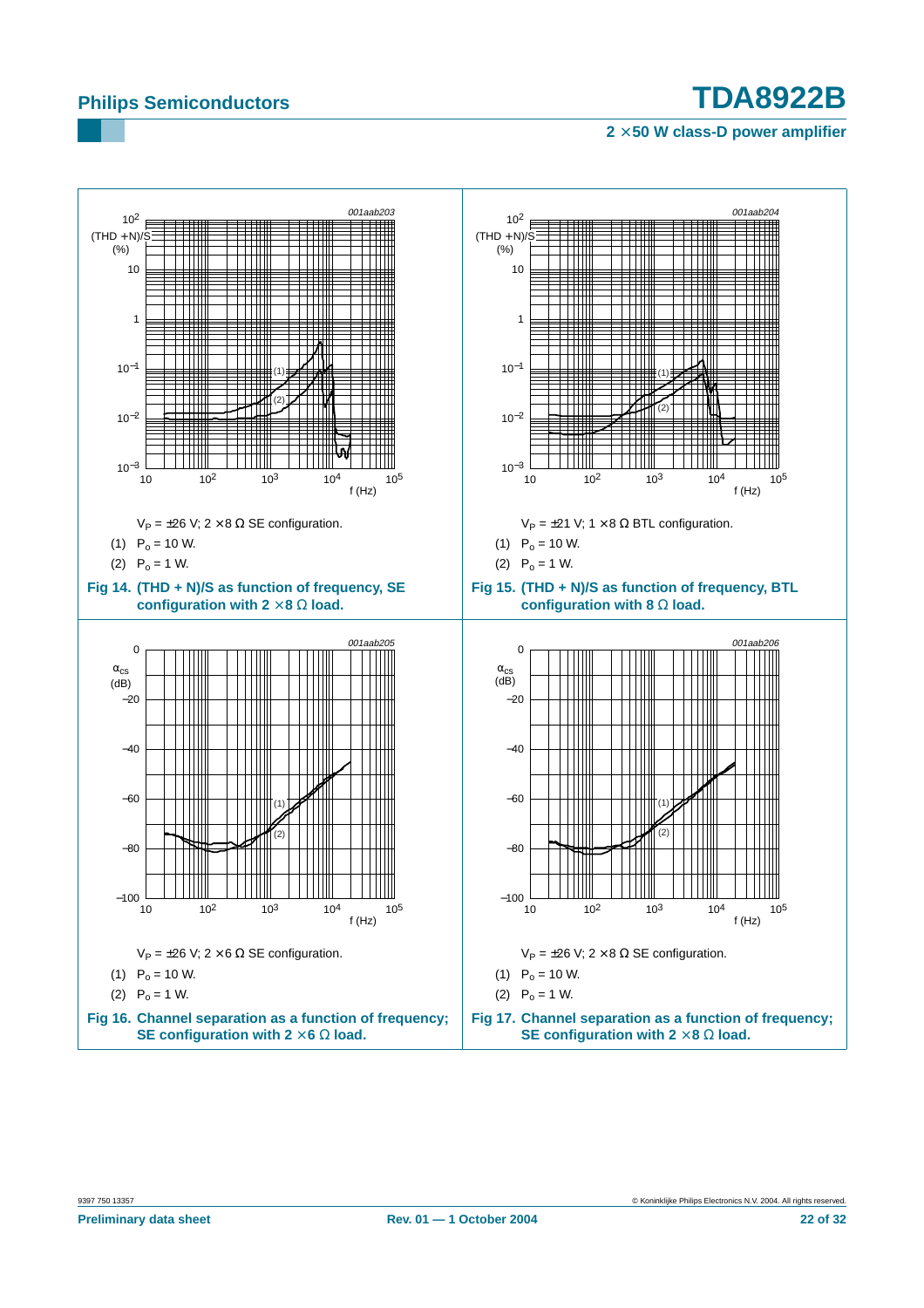<span id="page-22-1"></span><span id="page-22-0"></span>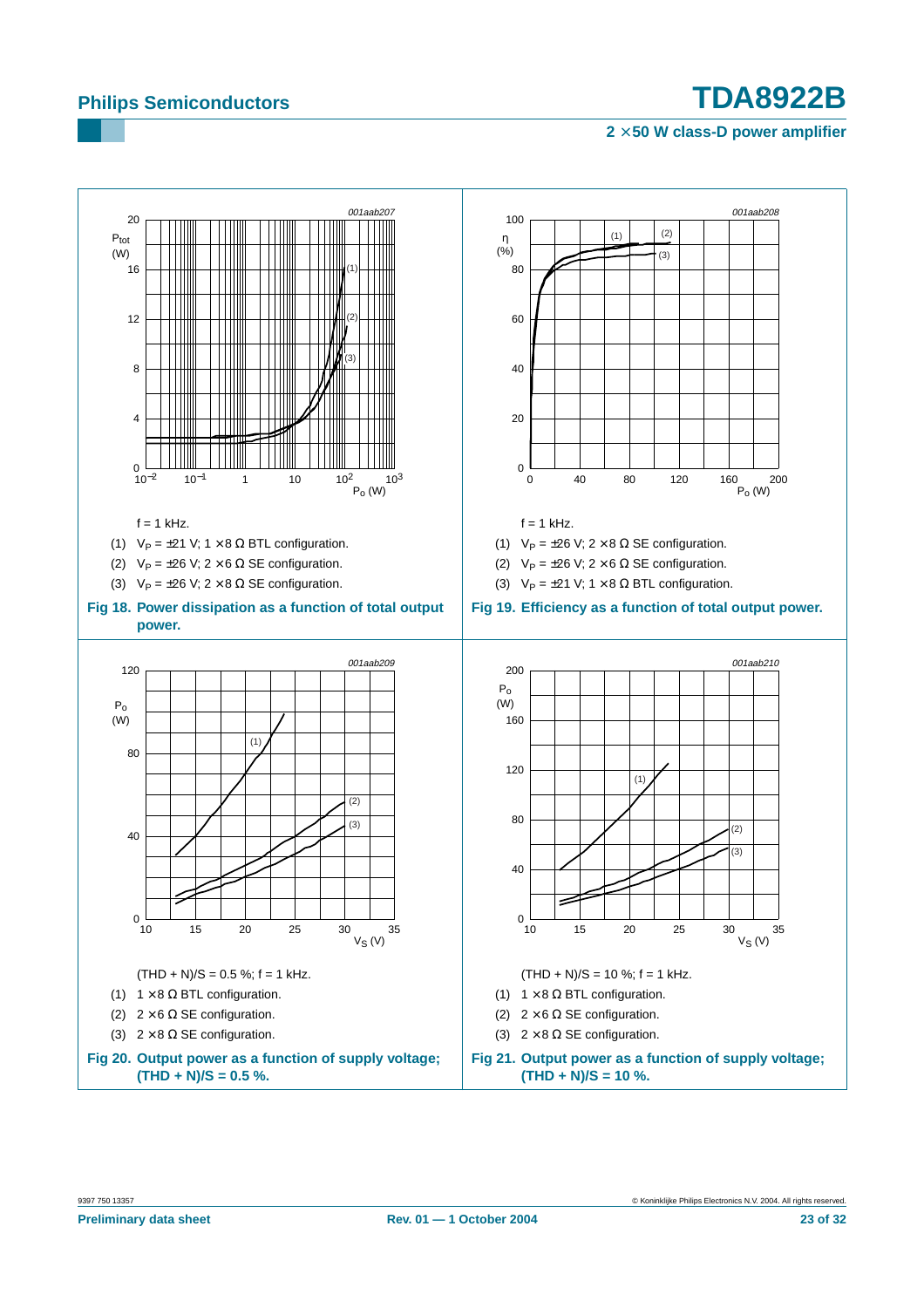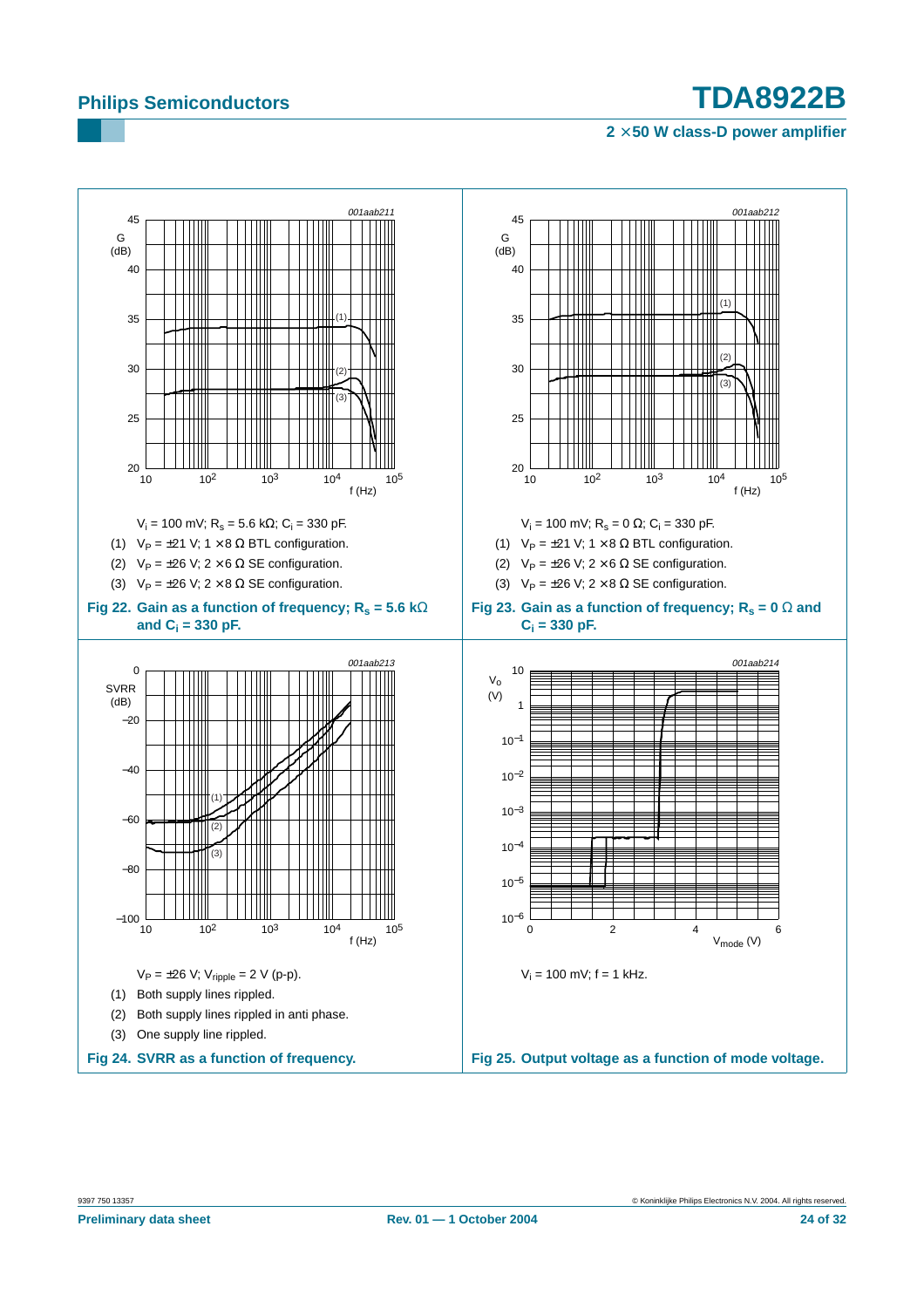**2** × **50 W class-D power amplifier**



### <span id="page-24-1"></span><span id="page-24-0"></span>**14. Test information**

### **14.1 Quality information**

The General Quality Specification for Integrated Circuits, SNW-FQ-611 is applicable.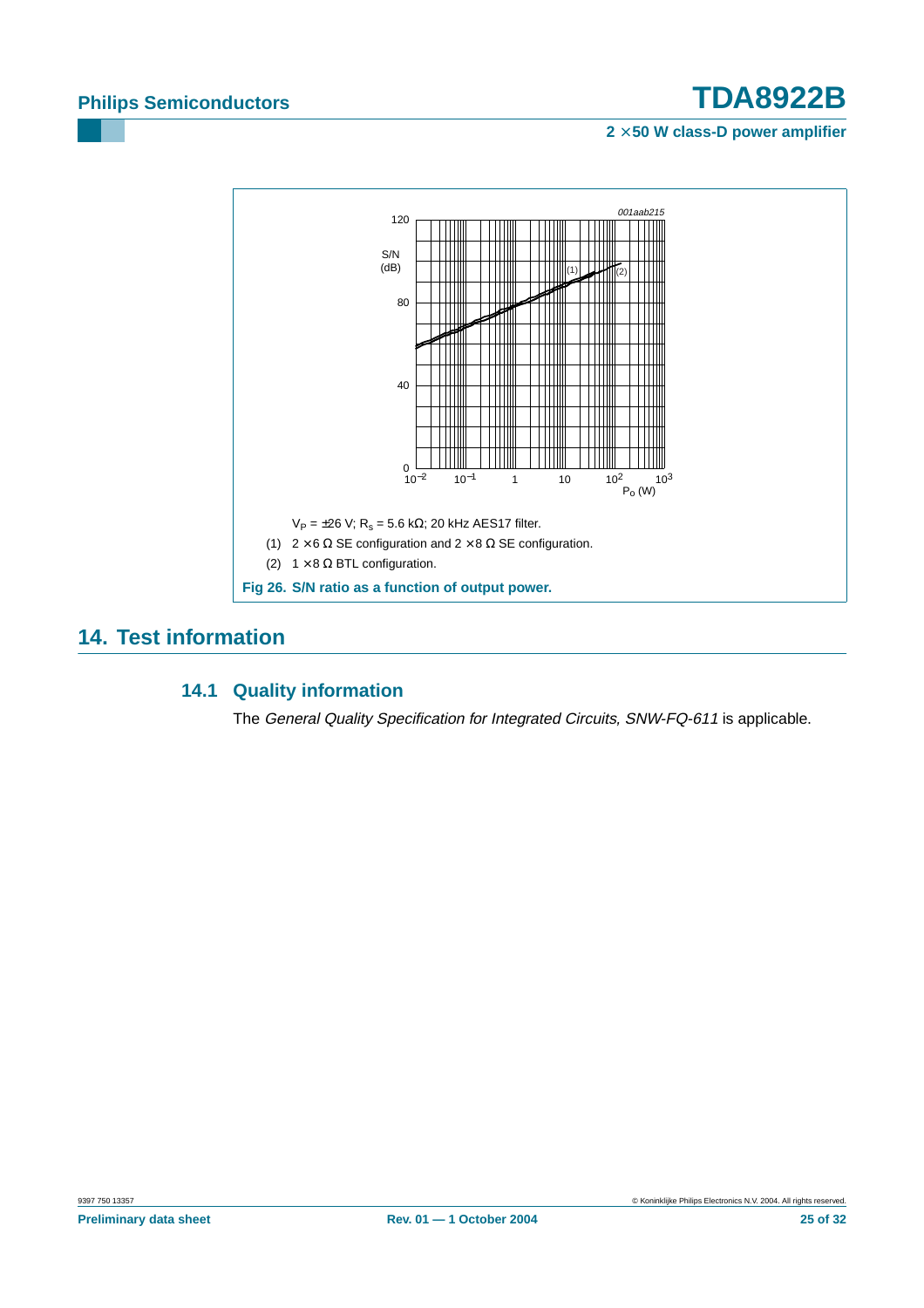**2** × **50 W class-D power amplifier**

### <span id="page-25-0"></span>**15. Package outline**



9397 750 13357 © Koninklijke Philips Electronics N.V. 2004. All rights reserved. **Fig 27. HSOP24 package outline.**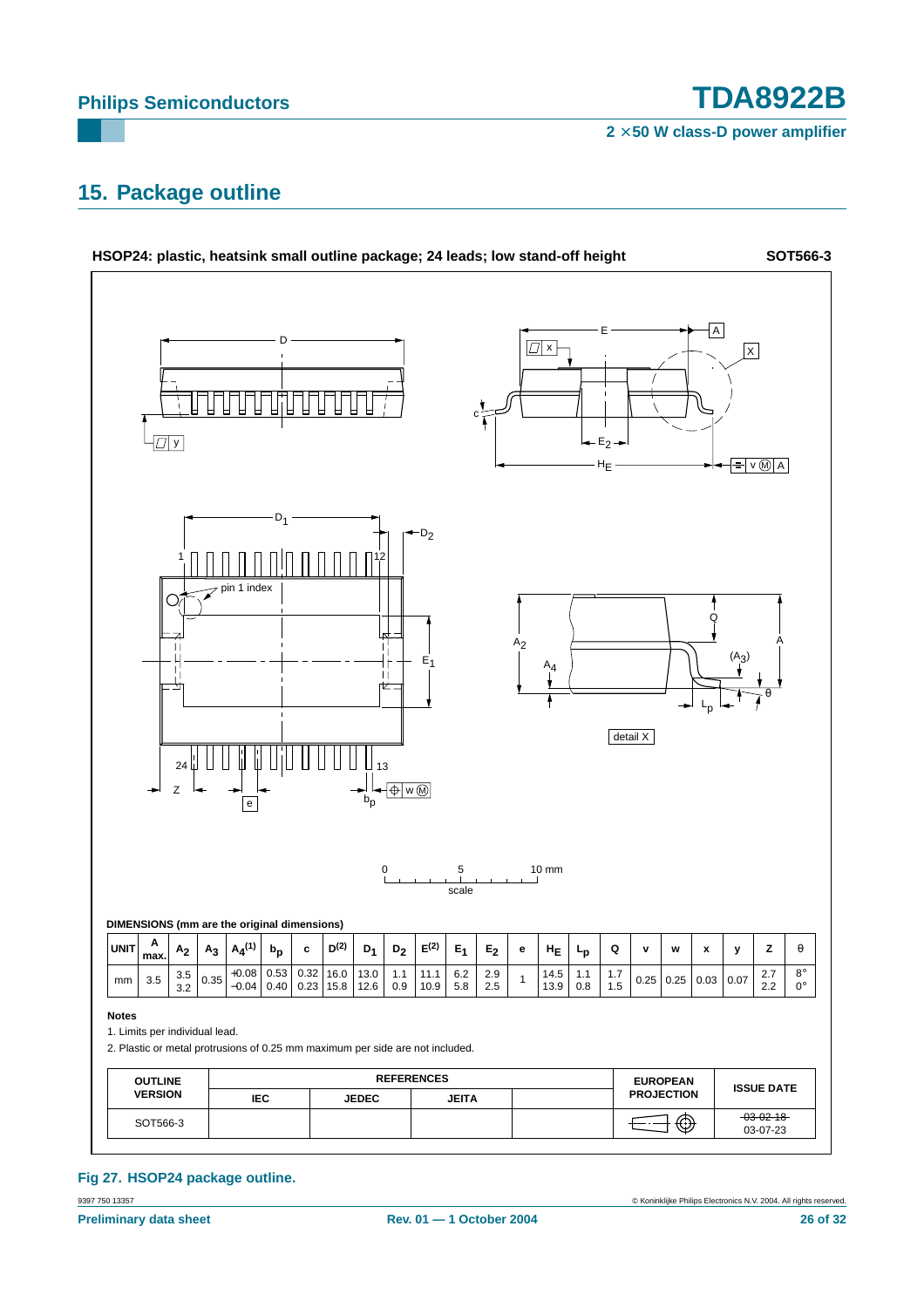**2** × **50 W class-D power amplifier**



**Fig 28. DBS23P package outline.**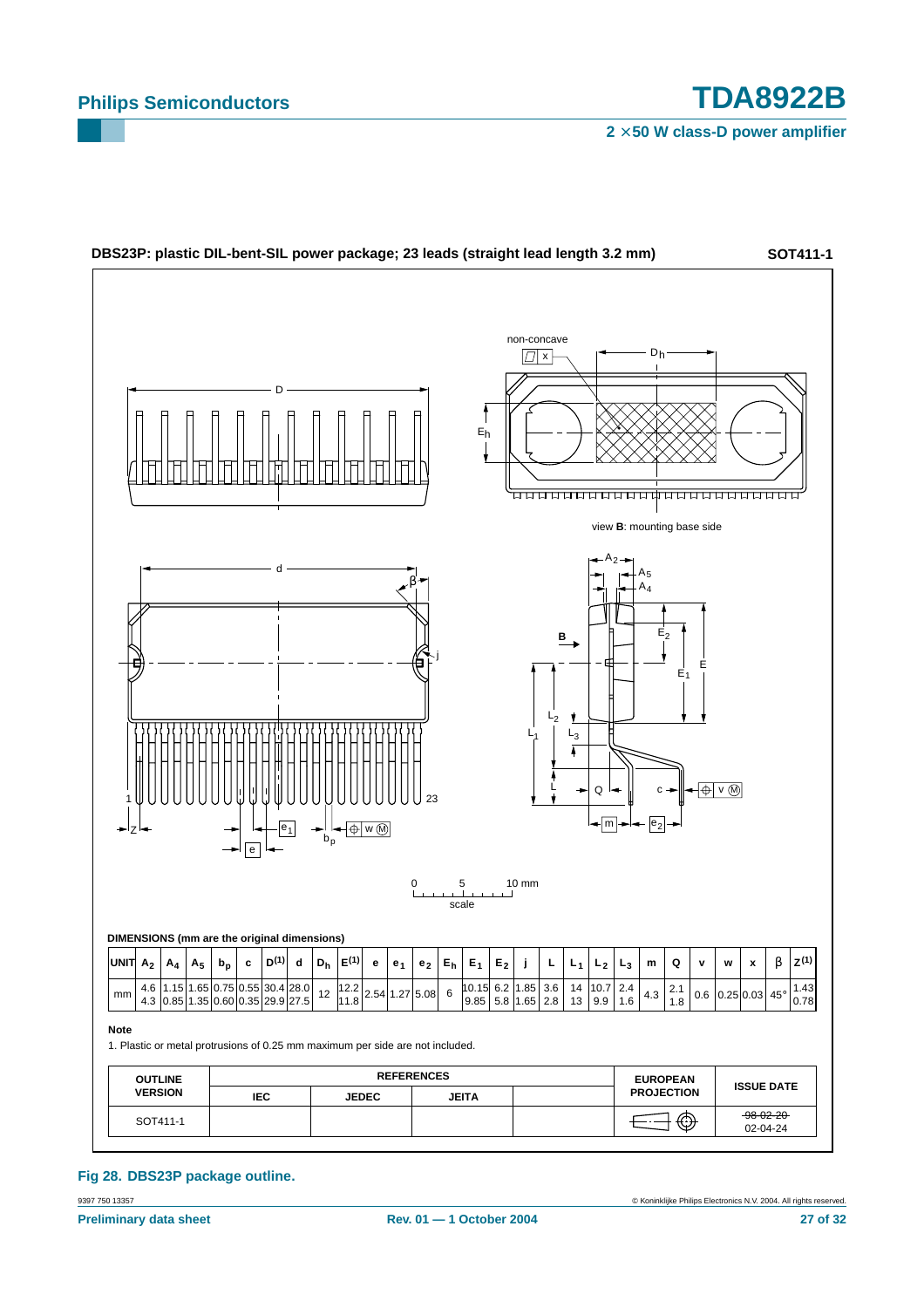### <span id="page-27-1"></span><span id="page-27-0"></span>**16. Soldering**

### **16.1 Introduction**

This text gives a very brief insight to a complex technology. A more in-depth account of soldering ICs can be found in our Data Handbook IC26; Integrated Circuit Packages (document order number 9398 652 90011).

There is no soldering method that is ideal for all IC packages. Wave soldering is often preferred when through-hole and surface mount components are mixed on one printed-circuit board. Wave soldering can still be used for certain surface mount ICs, but it is not suitable for fine pitch SMDs. In these situations reflow soldering is recommended.

Driven by legislation and environmental forces the worldwide use of lead-free solder pastes is increasing.

### **16.2 Through-hole mount packages**

### <span id="page-27-3"></span><span id="page-27-2"></span>**16.2.1 Soldering by dipping or by solder wave**

Typical dwell time of the leads in the wave ranges from 3 seconds to 4 seconds at 250 °C or 265 °C, depending on solder material applied, SnPb or Pb-free respectively.

The total contact time of successive solder waves must not exceed 5 seconds.

The device may be mounted up to the seating plane, but the temperature of the plastic body must not exceed the specified maximum storage temperature  $(T_{\text{std(max)}})$ . If the printed-circuit board has been pre-heated, forced cooling may be necessary immediately after soldering to keep the temperature within the permissible limit.

### <span id="page-27-4"></span>**16.2.2 Manual soldering**

Apply the soldering iron (24 V or less) to the lead(s) of the package, either below the seating plane or not more than 2 mm above it. If the temperature of the soldering iron bit is less than 300  $\degree$ C it may remain in contact for up to 10 seconds. If the bit temperature is between 300 °C and 400 °C, contact may be up to 5 seconds.

### **16.3 Surface mount packages**

### <span id="page-27-6"></span><span id="page-27-5"></span>**16.3.1 Reflow soldering**

Reflow soldering requires solder paste (a suspension of fine solder particles, flux and binding agent) to be applied to the printed-circuit board by screen printing, stencilling or pressure-syringe dispensing before package placement.

Several methods exist for reflowing; for example, convection or convection/infrared heating in a conveyor type oven. Throughput times (preheating, soldering and cooling) vary between 100 seconds and 200 seconds depending on heating method.

Typical reflow peak temperatures range from 215 °C to 270 °C depending on solder paste material. The top-surface temperature of the packages should preferably be kept:

- **•** below 225 °C (SnPb process) or below 245 °C (Pb-free process)
	- **–** for all BGA, HTSSON..T and SSOP..T packages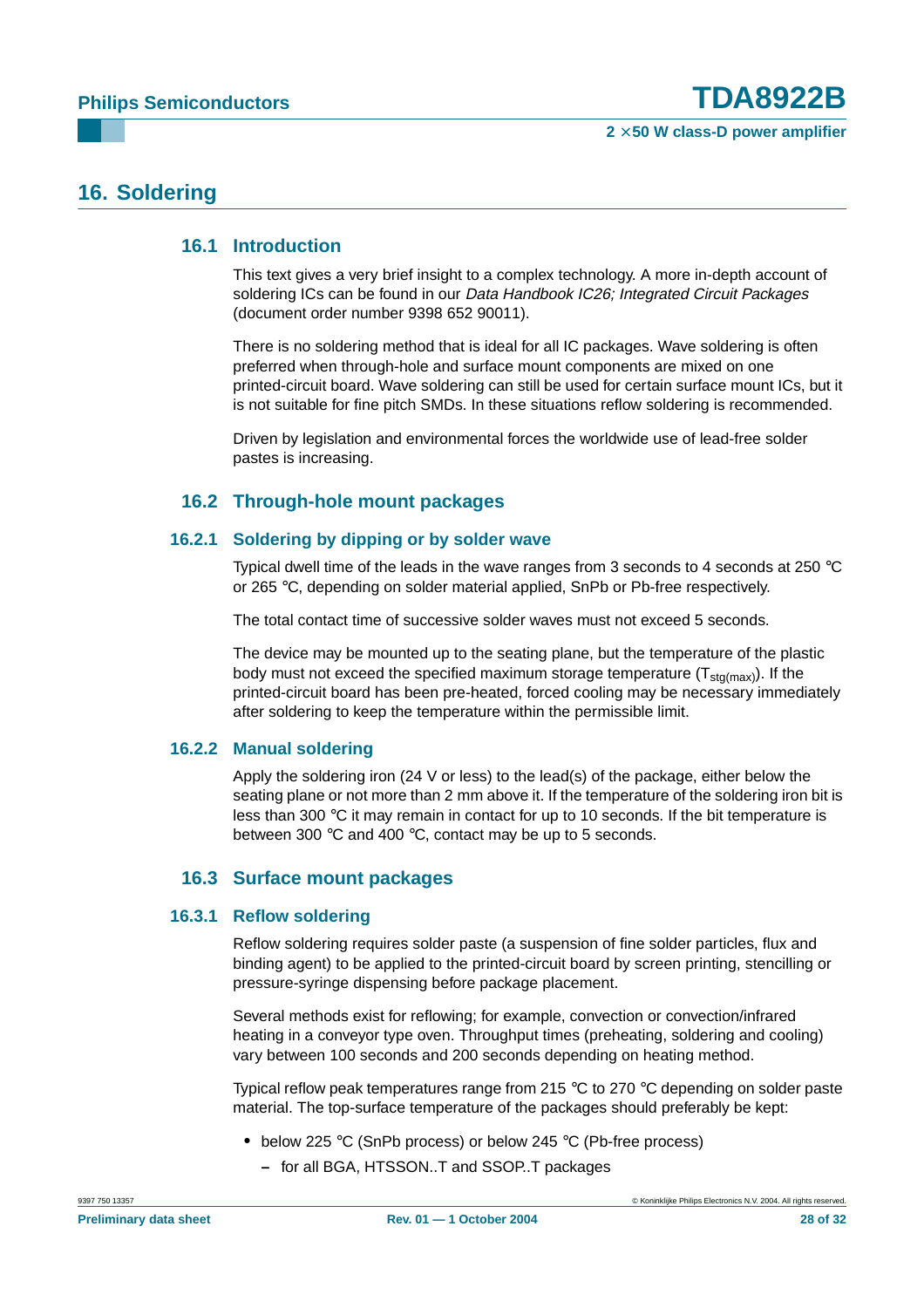### **2** × **50 W class-D power amplifier**

- **–** for packages with a thickness ≥ 2.5 mm
- **–** for packages with a thickness < 2.5 mm and a volume ≥ 350 mm3 so called thick/large packages.
- **•** below 240 °C (SnPb process) or below 260 °C (Pb-free process) for packages with a thickness  $< 2.5$  mm and a volume  $< 350$  mm<sup>3</sup> so called small/thin packages.

Moisture sensitivity precautions, as indicated on packing, must be respected at all times.

### <span id="page-28-0"></span>**16.3.2 Wave soldering**

Conventional single wave soldering is not recommended for surface mount devices (SMDs) or printed-circuit boards with a high component density, as solder bridging and non-wetting can present major problems.

To overcome these problems the double-wave soldering method was specifically developed.

If wave soldering is used the following conditions must be observed for optimal results:

- **•** Use a double-wave soldering method comprising a turbulent wave with high upward pressure followed by a smooth laminar wave.
- **•** For packages with leads on two sides and a pitch (e):
	- **–** larger than or equal to 1.27 mm, the footprint longitudinal axis is **preferred** to be parallel to the transport direction of the printed-circuit board;
	- **–** smaller than 1.27 mm, the footprint longitudinal axis **must** be parallel to the transport direction of the printed-circuit board.

The footprint must incorporate solder thieves at the downstream end.

**•** For packages with leads on four sides, the footprint must be placed at a 45° angle to the transport direction of the printed-circuit board. The footprint must incorporate solder thieves downstream and at the side corners.

During placement and before soldering, the package must be fixed with a droplet of adhesive. The adhesive can be applied by screen printing, pin transfer or syringe dispensing. The package can be soldered after the adhesive is cured.

Typical dwell time of the leads in the wave ranges from 3 seconds to 4 seconds at 250  $^{\circ}$ C or 265 °C, depending on solder material applied, SnPb or Pb-free respectively.

A mildly-activated flux will eliminate the need for removal of corrosive residues in most applications.

### <span id="page-28-1"></span>**16.3.3 Manual soldering**

Fix the component by first soldering two diagonally-opposite end leads. Use a low voltage (24 V or less) soldering iron applied to the flat part of the lead. Contact time must be limited to 10 seconds at up to 300 °C.

When using a dedicated tool, all other leads can be soldered in one operation within 2 seconds to 5 seconds between 270 °C and 320 °C.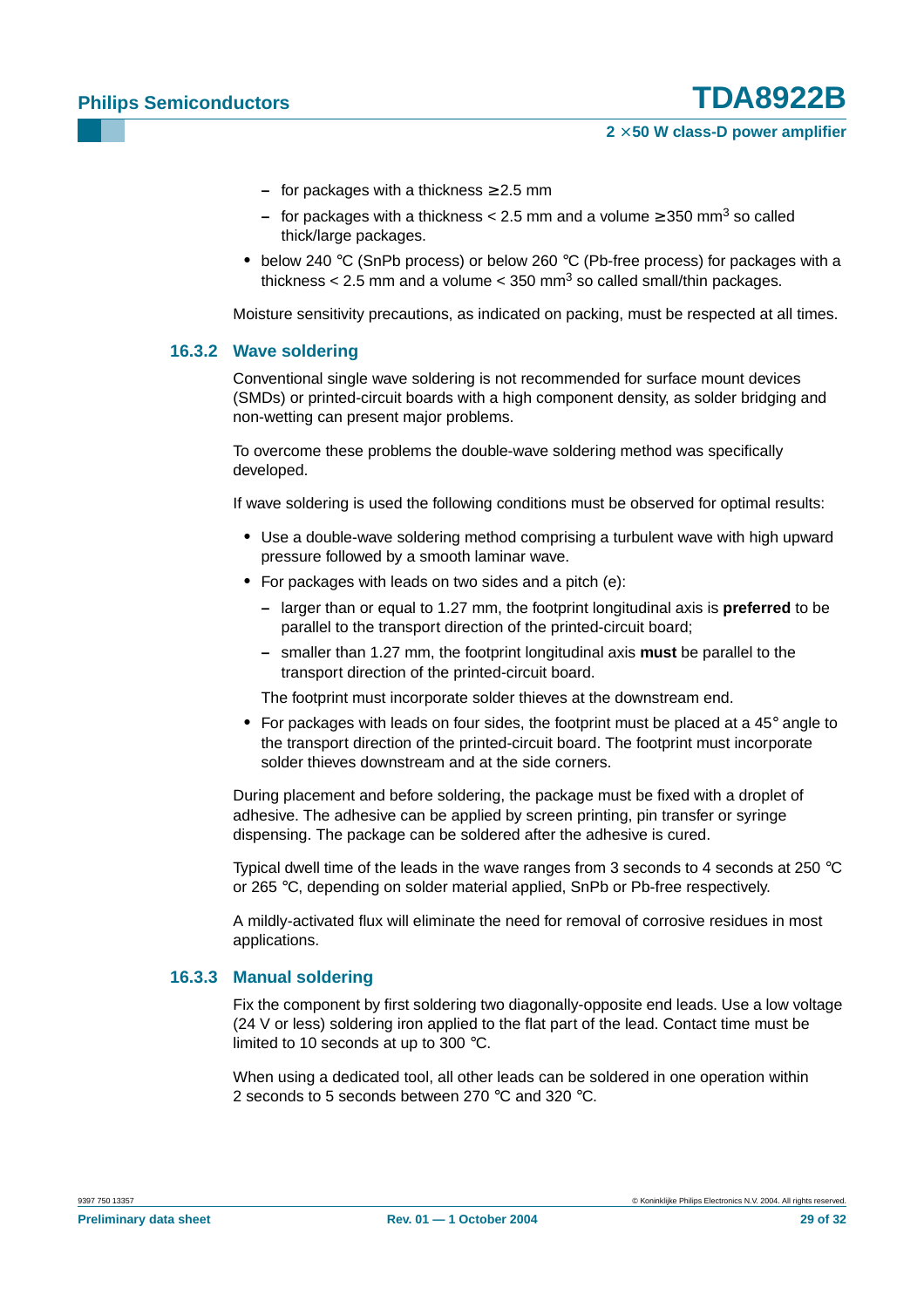#### **2** × **50 W class-D power amplifier**

### **16.4 Package related soldering information**

#### <span id="page-29-0"></span>**Table 11: Suitability of IC packages for wave, reflow and dipping soldering methods**

| <b>Mounting</b>               | Package <sup>[1]</sup>                                                                            | <b>Soldering method</b>     |                       |                          |  |
|-------------------------------|---------------------------------------------------------------------------------------------------|-----------------------------|-----------------------|--------------------------|--|
|                               |                                                                                                   | <b>Wave</b>                 | Reflow <sup>[2]</sup> | <b>Dipping</b>           |  |
| Through-hole mount            | CPGA, HCPGA                                                                                       | suitable                    |                       |                          |  |
|                               | DBS, DIP, HDIP, RDBS, SDIP, SIL                                                                   | suitable <sup>[3]</sup>     |                       | suitable                 |  |
| Through-hole-surface<br>mount | PMFP <sub>[4]</sub>                                                                               | not suitable                | not suitable          | $\overline{\phantom{0}}$ |  |
| Surface mount                 | BGA, HTSSONT <sup>[5]</sup> , LBGA,<br>LFBGA, SQFP, SSOPT. <sup>[5]</sup> ,<br>TFBGA, VFBGA, XSON | not suitable                | suitable              |                          |  |
|                               | DHVQFN, HBCC, HBGA, HLQFP,<br>HSO, HSOP, HSQFP, HSSON,<br>HTQFP, HTSSOP, HVQFN,<br>HVSON, SMS     | not suitable <sup>[6]</sup> | suitable              |                          |  |
|                               | PLCC $\boxed{7}$ , SO, SOJ                                                                        | suitable                    | suitable              |                          |  |
|                               | LQFP, QFP, TQFP                                                                                   | not recommended [7] [8]     | suitable              |                          |  |
|                               | SSOP, TSSOP, VSO, VSSOP                                                                           | not recommended [9]         | suitable              |                          |  |
|                               | CWQCCNL [10], WQCCNL [10]                                                                         | not suitable                | not suitable          |                          |  |

- [1] For more detailed information on the BGA packages refer to the (LF)BGA Application Note (AN01026); order a copy from your Philips Semiconductors sales office.
- [2] All surface mount (SMD) packages are moisture sensitive. Depending upon the moisture content, the maximum temperature (with respect to time) and body size of the package, there is a risk that internal or external package cracks may occur due to vaporization of the moisture in them (the so called popcorn effect). For details, refer to the Drypack information in the Data Handbook IC26; Integrated Circuit Packages; Section: Packing Methods.
- [3] For SDIP packages, the longitudinal axis must be parallel to the transport direction of the printed-circuit board.
- [4] Hot bar soldering or manual soldering is suitable for PMFP packages.
- [5] These transparent plastic packages are extremely sensitive to reflow soldering conditions and must on no account be processed through more than one soldering cycle or subjected to infrared reflow soldering with peak temperature exceeding 217  $^{\circ}$ C  $\pm$  10  $^{\circ}$ C measured in the atmosphere of the reflow oven. The package body peak temperature must be kept as low as possible.
- [6] These packages are not suitable for wave soldering. On versions with the heatsink on the bottom side, the solder cannot penetrate between the printed-circuit board and the heatsink. On versions with the heatsink on the top side, the solder might be deposited on the heatsink surface.
- [7] If wave soldering is considered, then the package must be placed at a 45° angle to the solder wave direction. The package footprint must incorporate solder thieves downstream and at the side corners.
- [8] Wave soldering is suitable for LQFP, QFP and TQFP packages with a pitch (e) larger than 0.8 mm; it is definitely not suitable for packages with a pitch (e) equal to or smaller than 0.65 mm.
- [9] Wave soldering is suitable for SSOP, TSSOP, VSO and VSSOP packages with a pitch (e) equal to or larger than 0.65 mm; it is definitely not suitable for packages with a pitch (e) equal to or smaller than 0.5 mm.
- [10] Image sensor packages in principle should not be soldered. They are mounted in sockets or delivered pre-mounted on flex foil. However, the image sensor package can be mounted by the client on a flex foil by using a hot bar soldering process. The appropriate soldering profile can be provided on request.

## <span id="page-29-1"></span>**17. Revision history**

#### **Table 12: Revision history**

| Document <b>ID</b> |          | Release date Data sheet status | Change notice Order number Supersedes |                |  |
|--------------------|----------|--------------------------------|---------------------------------------|----------------|--|
| TDA8922B 1         | 20041001 | Preliminary data sheet -       |                                       | 9397 750 13357 |  |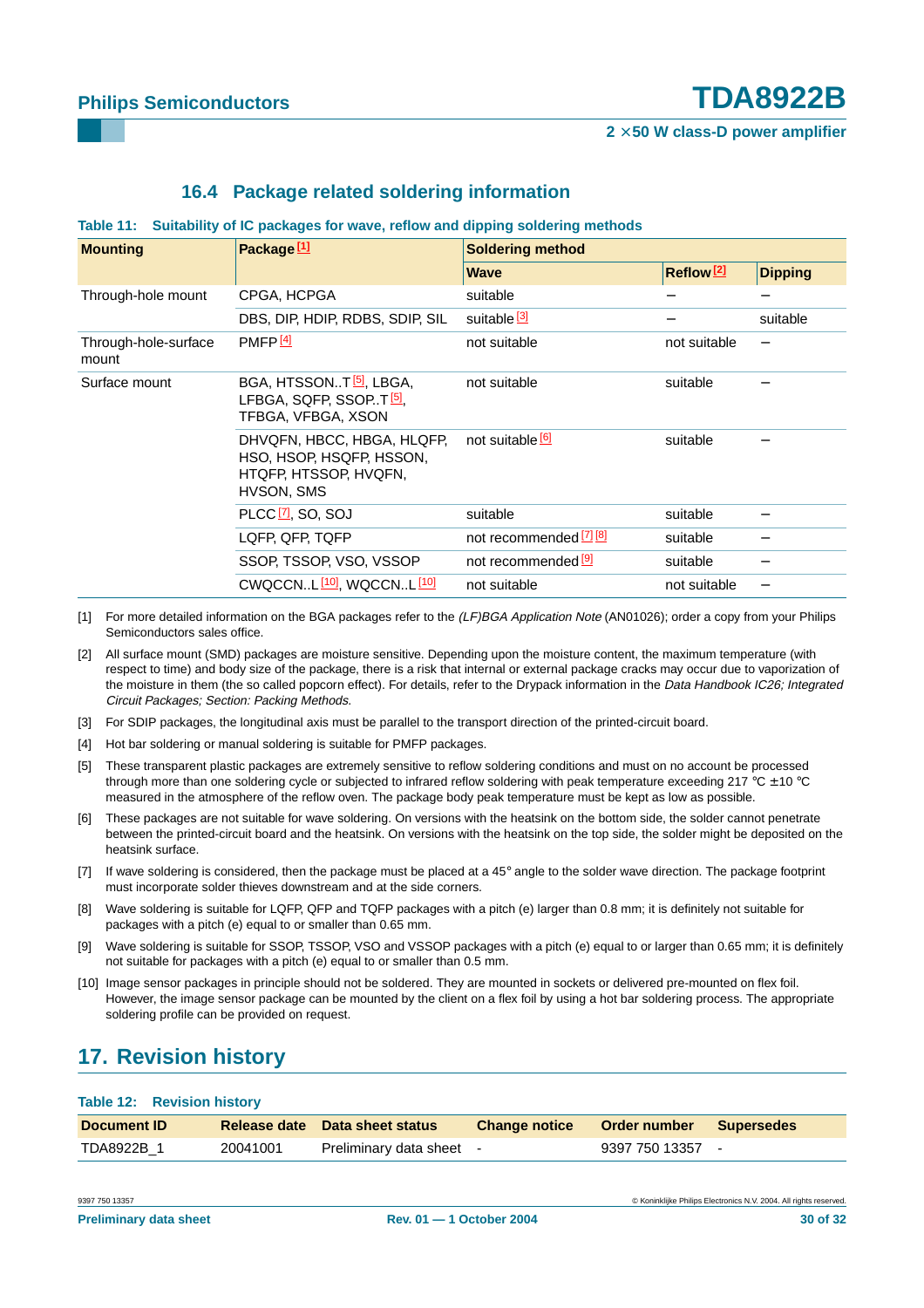### <span id="page-30-0"></span>**18. Data sheet status**

| Level        | Data sheet status <sup>[1]</sup> | Product status <sup>[2][3]</sup> | <b>Definition</b>                                                                                                                                                                                                                                                                                    |
|--------------|----------------------------------|----------------------------------|------------------------------------------------------------------------------------------------------------------------------------------------------------------------------------------------------------------------------------------------------------------------------------------------------|
|              | Objective data                   | Development                      | This data sheet contains data from the objective specification for product development. Philips<br>Semiconductors reserves the right to change the specification in any manner without notice.                                                                                                       |
| $\mathbf{H}$ | Preliminary data                 | Qualification                    | This data sheet contains data from the preliminary specification. Supplementary data will be published<br>at a later date. Philips Semiconductors reserves the right to change the specification without notice, in<br>order to improve the design and supply the best possible product.             |
| Ш            | Product data                     | Production                       | This data sheet contains data from the product specification. Philips Semiconductors reserves the<br>right to make changes at any time in order to improve the design, manufacturing and supply. Relevant<br>changes will be communicated via a Customer Product/Process Change Notification (CPCN). |

[1] Please consult the most recently issued data sheet before initiating or completing a design.

[2] The product status of the device(s) described in this data sheet may have changed since this data sheet was published. The latest information is available on the Internet at URL http://www.semiconductors.philips.com.

[3] For data sheets describing multiple type numbers, the highest-level product status determines the data sheet status.

# <span id="page-30-1"></span>**19. Definitions**

**Short-form specification —** The data in a short-form specification is extracted from a full data sheet with the same type number and title. For detailed information see the relevant data sheet or data handbook.

**Limiting values definition —** Limiting values given are in accordance with the Absolute Maximum Rating System (IEC 60134). Stress above one or more of the limiting values may cause permanent damage to the device. These are stress ratings only and operation of the device at these or at any other conditions above those given in the Characteristics sections of the specification is not implied. Exposure to limiting values for extended periods may affect device reliability.

**Application information —** Applications that are described herein for any of these products are for illustrative purposes only. Philips Semiconductors make no representation or warranty that such applications will be suitable for the specified use without further testing or modification.

## <span id="page-30-2"></span>**20. Disclaimers**

**Life support —** These products are not designed for use in life support appliances, devices, or systems where malfunction of these products can reasonably be expected to result in personal injury. Philips Semiconductors

# <span id="page-30-4"></span>**22. Contact information**

customers using or selling these products for use in such applications do so at their own risk and agree to fully indemnify Philips Semiconductors for any damages resulting from such application.

**Right to make changes —** Philips Semiconductors reserves the right to make changes in the products - including circuits, standard cells, and/or software - described or contained herein in order to improve design and/or performance. When the product is in full production (status 'Production'), relevant changes will be communicated via a Customer Product/Process Change Notification (CPCN). Philips Semiconductors assumes no responsibility or liability for the use of any of these products, conveys no license or title under any patent, copyright, or mask work right to these products, and makes no representations or warranties that these products are free from patent, copyright, or mask work right infringement, unless otherwise specified.

## <span id="page-30-3"></span>**21. Trademarks**

**Sil-Pad —** is a registered trademark of The Bergquist Company.

For additional information, please visit: **http://www.semiconductors.philips.com** For sales office addresses, send an email to: **sales.addresses@www.semiconductors.philips.com**